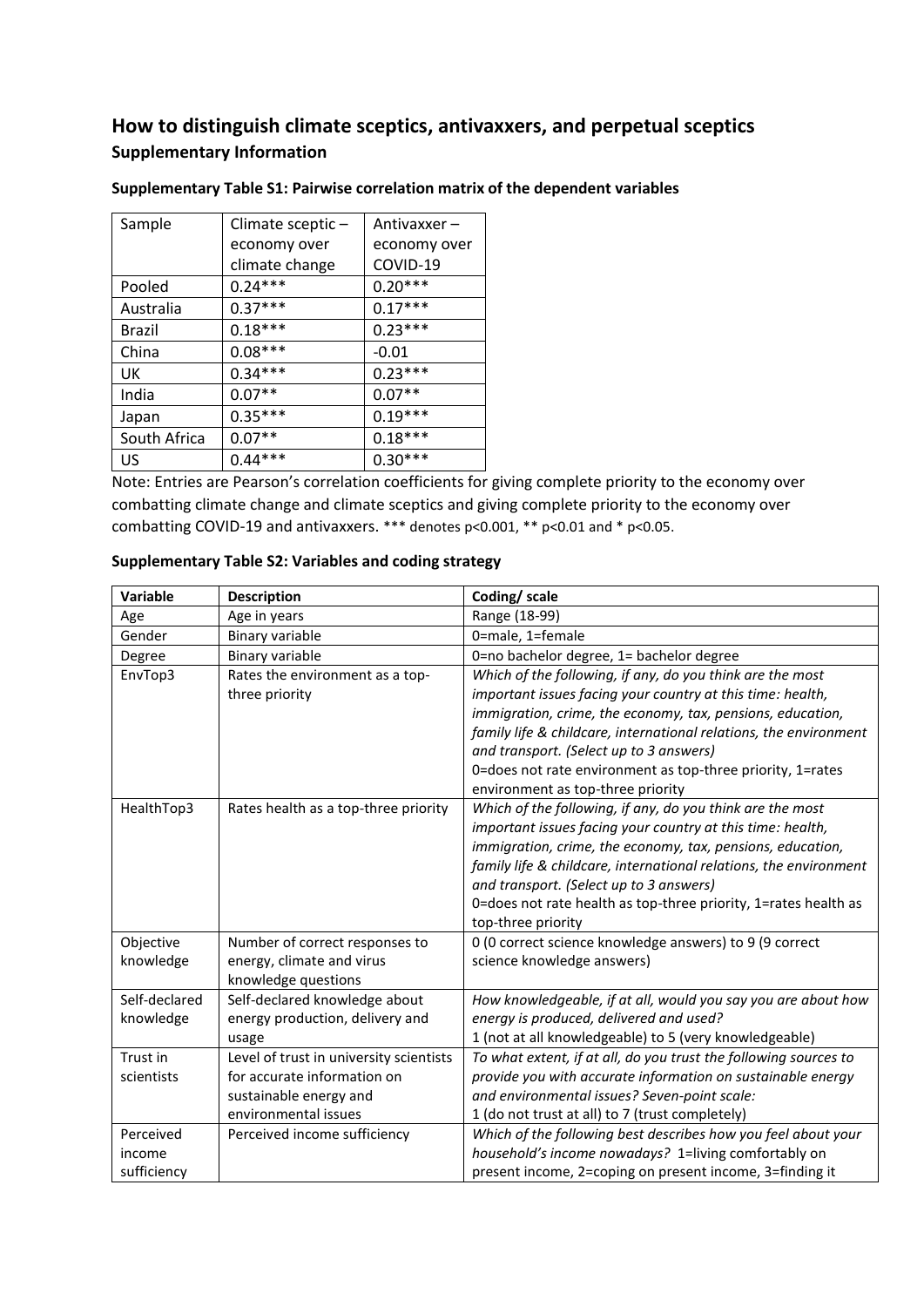|                        |                                                                                                                                                                                     | difficult on present income, 4=finding it very difficult on<br>present income, 5=prefer not to say, 6=don't know                                                                                                                                                                                                                                                                                                                                                                                                                                     |
|------------------------|-------------------------------------------------------------------------------------------------------------------------------------------------------------------------------------|------------------------------------------------------------------------------------------------------------------------------------------------------------------------------------------------------------------------------------------------------------------------------------------------------------------------------------------------------------------------------------------------------------------------------------------------------------------------------------------------------------------------------------------------------|
| ClimateResp            | Attribution of responsibility to the<br>individual versus other institutions<br>for combatting climate change                                                                       | How much responsibility, if any, do you think individuals have<br>solving climate change compared to other institutions (e.g.<br>governments, businesses, charities)? 11-point scale:<br>From 0 (completely the responsibility of other institutions) to<br>10 (completely the individual's responsibility to solve)                                                                                                                                                                                                                                 |
| CovidResp              | Attribution of responsibility to the<br>individual versus other institutions<br>for combatting the COVID-19<br>pandemic                                                             | How much responsibility, if any, do you think individuals have<br>solving COVID-19 compared to other institutions (e.g.<br>governments, businesses, charities)? 11-point scale:<br>From 0 (completely the responsibility of other institutions) to<br>10 (completely the individual's responsibility to solve)                                                                                                                                                                                                                                       |
| Precautionism          | Preference for taking immediate<br>action to prevent a potentially<br>serious societal problem versus<br>waiting for more certain<br>information                                    | In general, do you think it is better to: take action in<br>anticipation of what may become a serious problem based on<br>uncertain information or wait to see if the problem develops<br>into a serious problem and take action then? 11-point scale:<br>From 0 (definitely take action immediately) to 10 (definitely<br>wait and see)                                                                                                                                                                                                             |
| Climate<br>sceptic     | Feels that climate change does not<br>pose any threat to their country<br>(and not an antivaxxer)                                                                                   | Do you think that climate change is a major threat, a minor<br>threat or not a threat to your country?<br>0 = not a climate sceptic (a major or minor threat)<br>$1 =$ climate sceptic (not a threat)                                                                                                                                                                                                                                                                                                                                                |
| Antivaxxer             | Would definitely not take a COVID-<br>19 vaccine if offered one (and not a<br>climate sceptic)                                                                                      | It was recently announced that effective COVID-19 vaccines<br>have been developed. If a COVID-19 vaccine is offered to you,<br>how likely or unlikely are you take it?<br>$0 =$ not an antivaxxer (any of the following responses: Already<br>taken it, would definitely take it, somewhat likely to take it,<br>neither likely not unlikely to take it, somewhat unlikely to take<br>it, and very unlikely to take it)<br>1= antivaxxer (would definitely not take it)                                                                              |
| Double<br>sceptic      | Feels that climate change does not<br>pose any threat to their country<br>and would definitely not take a<br>COVID-19 vaccine if offered one                                        | $0 = not a double sceptic$<br>$1 =$ double sceptic                                                                                                                                                                                                                                                                                                                                                                                                                                                                                                   |
| EconOver<br>Clim&Covid | Gives complete priority to<br>economic growth over protecting<br>the climate and public from COVID-<br>19                                                                           | 0 = does not give complete priority to economic growth over<br>protecting the climate and public from COVID-19<br>$1 =$ gives complete priority to economic growth over<br>protecting the climate and public from COVID-19                                                                                                                                                                                                                                                                                                                           |
| EconOver<br>Clim       | Gives complete priority to<br>economic growth over protecting<br>climate change (and does not give<br>complete priority to economy over<br>protecting the public from COVID-<br>19) | Some believe that economic growth should have priority even<br>if that hinders protecting the climate. Others believe that<br>protecting the climate should have priority even if that reduces<br>economic growth. On a scale of 1 to 10, where would you place<br>yourself, where 0 means economic growth should have priority<br>and 10 means protecting the climate should have priority<br>$0 =$ economic growth should not have complete priority<br>10 = economic growth should have complete priority                                         |
| EconOver<br>Covid      | Gives complete priority to<br>economic growth over protecting<br>the public from COVID-19 (and does<br>not give complete priority to<br>economy over protecting the<br>climate)     | Some believe that economic growth should have priority even<br>if that hinders protecting the public from COVID-19. Others<br>believe that protecting the public from COVID-19 should have<br>priority even if that reduces economic growth. On a scale of 1<br>to 10, where would you place yourself, where 0 means<br>economic growth should have priority and 10 means<br>protecting the public from COVID-19 should have priority<br>0 = economic growth should not have complete priority<br>10 = economic growth should have complete priority |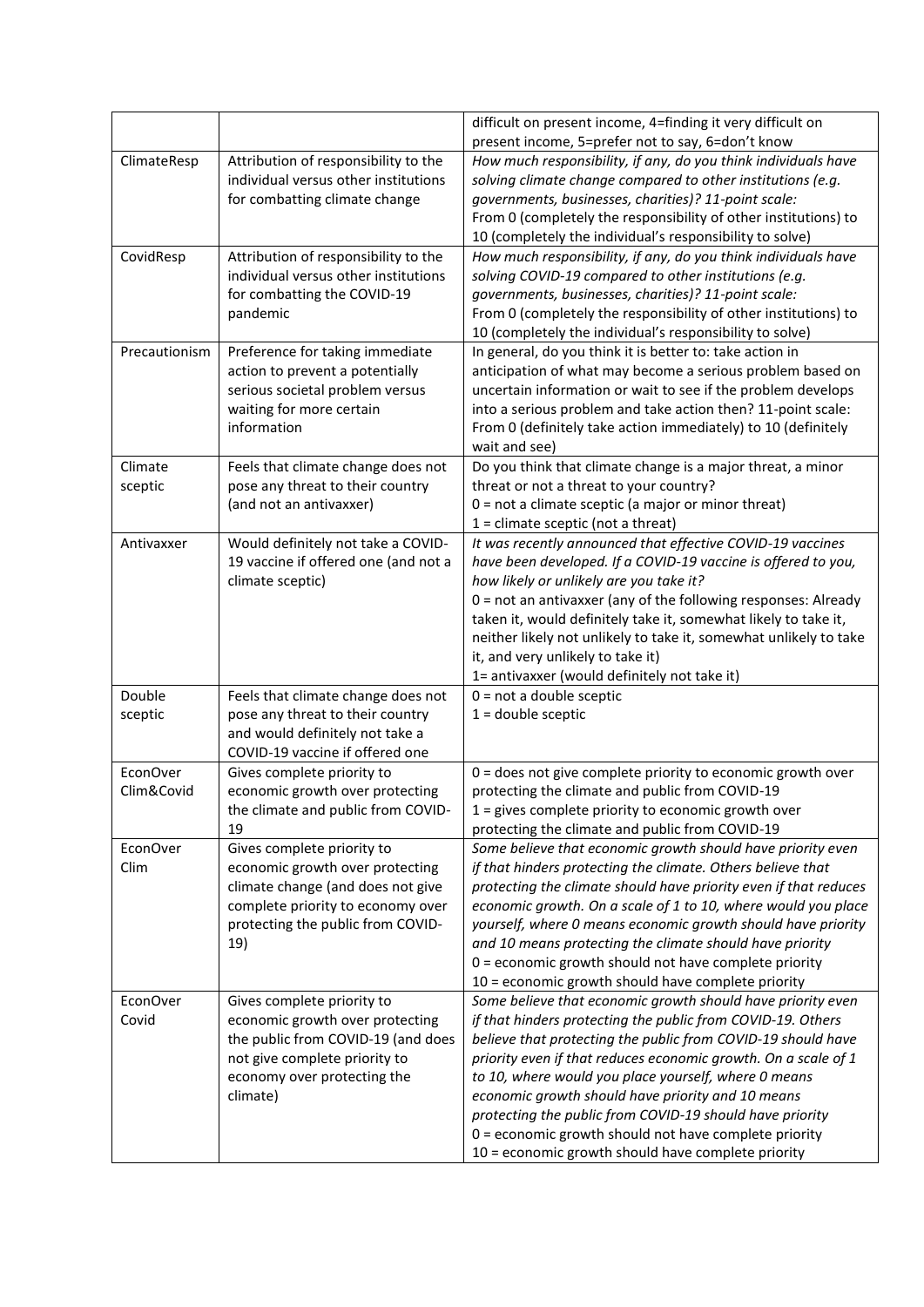| Discrete variables                        |       |         |  |  |
|-------------------------------------------|-------|---------|--|--|
| Variable                                  | N     | % share |  |  |
| Double sceptic                            | 34    | 1.70    |  |  |
| Climate sceptic                           | 155   | 7.75    |  |  |
| Antivaxxer                                | 88    | 4.40    |  |  |
| EconOverClim&Covid                        | 30    | 1.50    |  |  |
| EconOverClim                              | 119   | 5.95    |  |  |
| EconOverCovid                             | 26    | 1.30    |  |  |
| Gender                                    |       |         |  |  |
| Female                                    | 1020  | 51.00   |  |  |
| Male                                      | 980   | 49.00   |  |  |
| <b>Educational attainment</b>             |       |         |  |  |
| No completed education                    | 7     | 0.35    |  |  |
| Primary school only                       | 23    | 1.15    |  |  |
| Secondary education to                    | 229   | 11.45   |  |  |
| Year 11 or below                          |       |         |  |  |
| Secondary education to                    | 313   | 15.65   |  |  |
| Year 12<br><b>TAFE</b> Certificate,       |       |         |  |  |
| Diploma                                   | 598   | 29.90   |  |  |
| <b>Digital</b><br>University and tertiary | 567   | 28.35   |  |  |
| education (Undergraduate,                 |       |         |  |  |
| Bachelor degrees)                         |       |         |  |  |
| Masters degree                            | 211   | 10.55   |  |  |
| Doctorate/PhD                             | 38    | 1.90    |  |  |
| Prefer not to answer                      | 14    | 0.70    |  |  |
| EnvTop3                                   | 801   | 40.05   |  |  |
| HealthTop3                                | 1144  | 57.20   |  |  |
| Continuous variables                      |       |         |  |  |
| Variable                                  | Mean  | SD      |  |  |
| Age                                       | 46.98 | 17.42   |  |  |
| Know. Index                               | 3.94  | 1.81    |  |  |
| Energy know. (self-decl.)                 | 2.88  | 1.05    |  |  |
| <b>Trust scientists</b>                   | 4.97  | 1.44    |  |  |
| Perceived income                          | 2.08  | 0.98    |  |  |
| sufficiency                               |       |         |  |  |
| Climate resp.                             | 5.87  | 2.17    |  |  |
| Covid resp.                               | 5.89  | 2.26    |  |  |
| Precautionism                             | 6.58  | 2.55    |  |  |

## **Supplementary Tables S3-S10: Descriptive Statistics for Country Samples**

Supplementary Table S3: Descriptive statistics for Australia (n=2000)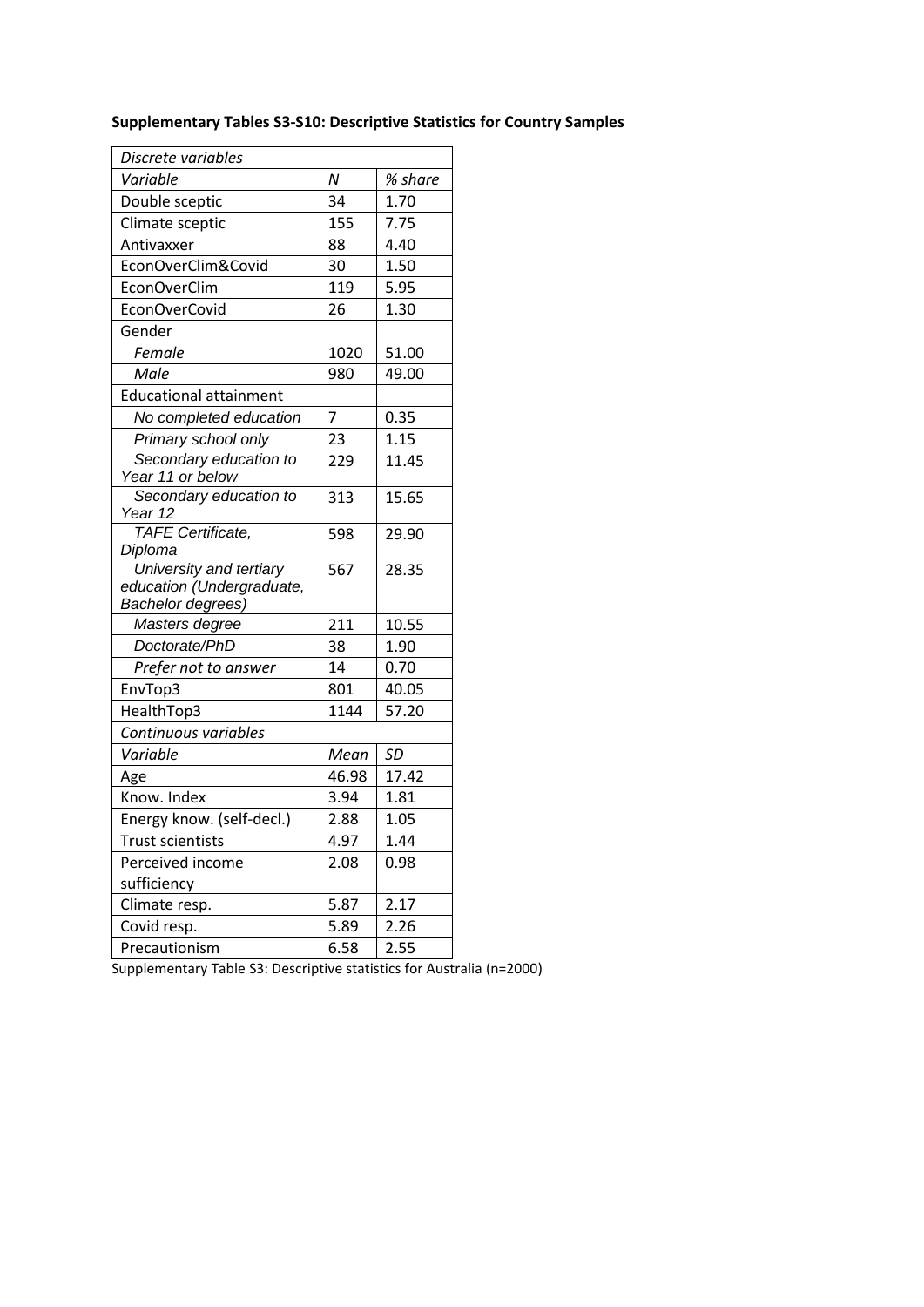| Discrete variables            |       |           |
|-------------------------------|-------|-----------|
| Variable                      | N     | % share   |
| Double sceptic                | 23    | 1.15      |
| Climate sceptic               | 73    | 3.65      |
| Antivaxxer                    | 72    | 3.60      |
| EconOverClim&Covid            | 67    | 3.35      |
| EconOverClim                  | 150   | 7.50      |
| EconOverCovid                 | 62    | 3.10      |
| Gender                        |       |           |
| Female                        | 1040  | 52.00     |
| Male                          | 960   | 48.00     |
| <b>Educational attainment</b> |       |           |
| Without formal education      | 4     | 0.20      |
| Elementary education          | 30    | 1.50      |
| Lower secondary education     | 26    | 1.30      |
| Complete lower secondary      | 55    | 2.75      |
| education                     |       |           |
| Upper secondary education     | 715   | 35.75     |
| University                    | 794   | 39.70     |
| Postgraduate degree           | 272   | 13.60     |
| Master's degree               | 68    | 3.40      |
| Doctor's degree               | 26    | 1.30      |
| Prefer not to answer          | 10    | 0.50      |
| EnvTop3                       | 414   | 20.70     |
| HealthTop3                    | 1645  | 82.25     |
| Continuous variables          |       |           |
| Variable                      | Mean  | <b>SD</b> |
| Age                           | 42.82 | 15.67     |
| Know. Index                   | 2.80  | 1.61      |
| Energy know. (self-decl.)     | 3.21  | 1.17      |
| <b>Trust scientists</b>       | 5.12  | 1.65      |
| Perceived income sufficiency  | 2.11  | .97       |
| Climate resp.                 | 5.87  | 2.67      |
| Covid resp.                   | 5.92  | 2.82      |
| Precautionism                 | 7.91  | 2.93      |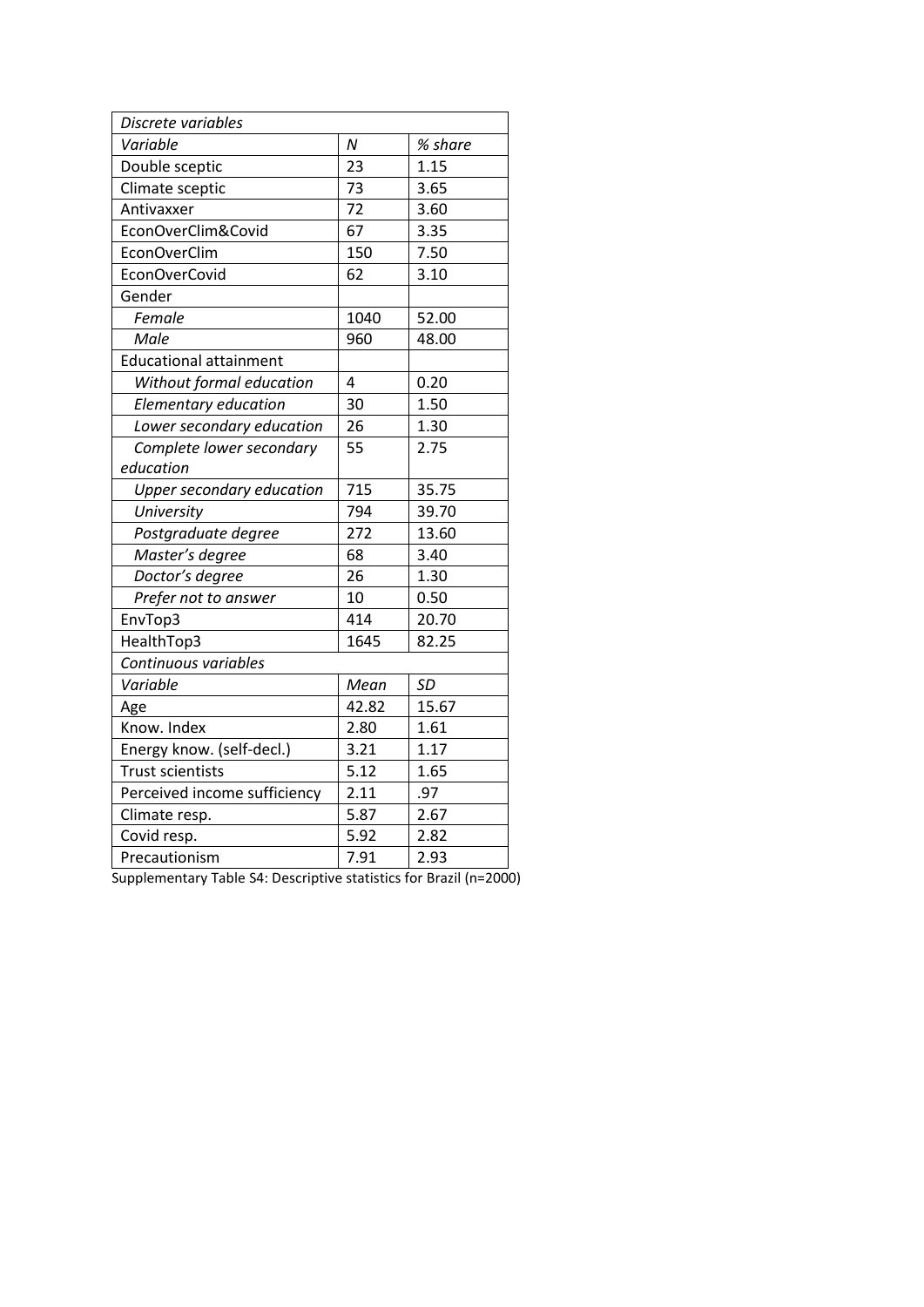| Discrete variables            |                |         |
|-------------------------------|----------------|---------|
| Variable                      | Ν              | % share |
| Double sceptic                | 2              | 0.10    |
| Climate sceptic               | 82             | 4.10    |
| Antivaxxer                    | 10             | 0.50    |
| EconOverClim&Covid            | 11             | 0.55    |
| EconOverClim                  | 37             | 1.85    |
| EconOverCovid                 | 19             | 0.95    |
| Gender                        |                |         |
| Female                        | 997            | 49.85   |
| Male                          | 1003           | 51.15   |
| <b>Educational attainment</b> |                |         |
| No formal schooling           | 4              | 0.20    |
| Primary education             | $\overline{2}$ | 0.10    |
| incomplete                    |                |         |
| Primary education complete    | 14             | 0.70    |
| Junior high school            | 8              | 0.40    |
| incomplete                    |                |         |
| Junior high school complete   | 31             | 1.55    |
| Junior/ technical secondary   | 32             | 1.60    |
| school                        |                |         |
| Senior/ technical secondary   | 81             | 4.05    |
| school                        |                |         |
| Senior high school            | 123            | 6.15    |
| College                       | 352            | 17.60   |
| University                    | 1222           | 61.20   |
| Postgraduate                  | 129            | 6.45    |
| Prefer not to say             | $\overline{2}$ | 0.10    |
| EnvTop3                       | 995            | 49.75   |
| HealthTop3                    | 1042           | 52.10   |
| Continuous variables          |                |         |
| Variable                      | Mean           | SD      |
| Age                           | 41.53          | 15.42   |
| Know. Index                   | 4.62           | 1.40    |
| Energy know. (self-decl.)     | 3.21           | 0.94    |
| <b>Trust scientists</b>       | 5.13           | 1.27    |
| Perceived income sufficiency  | 1.54           | 0.66    |
| Climate resp.                 | 6.15           | 2.09    |
| Covid resp.                   | 6.10           | 2.31    |
| Precautionism                 | 6.58           | 2.52    |

Supplementary Table S5: Descriptive statistics for China (n=2000)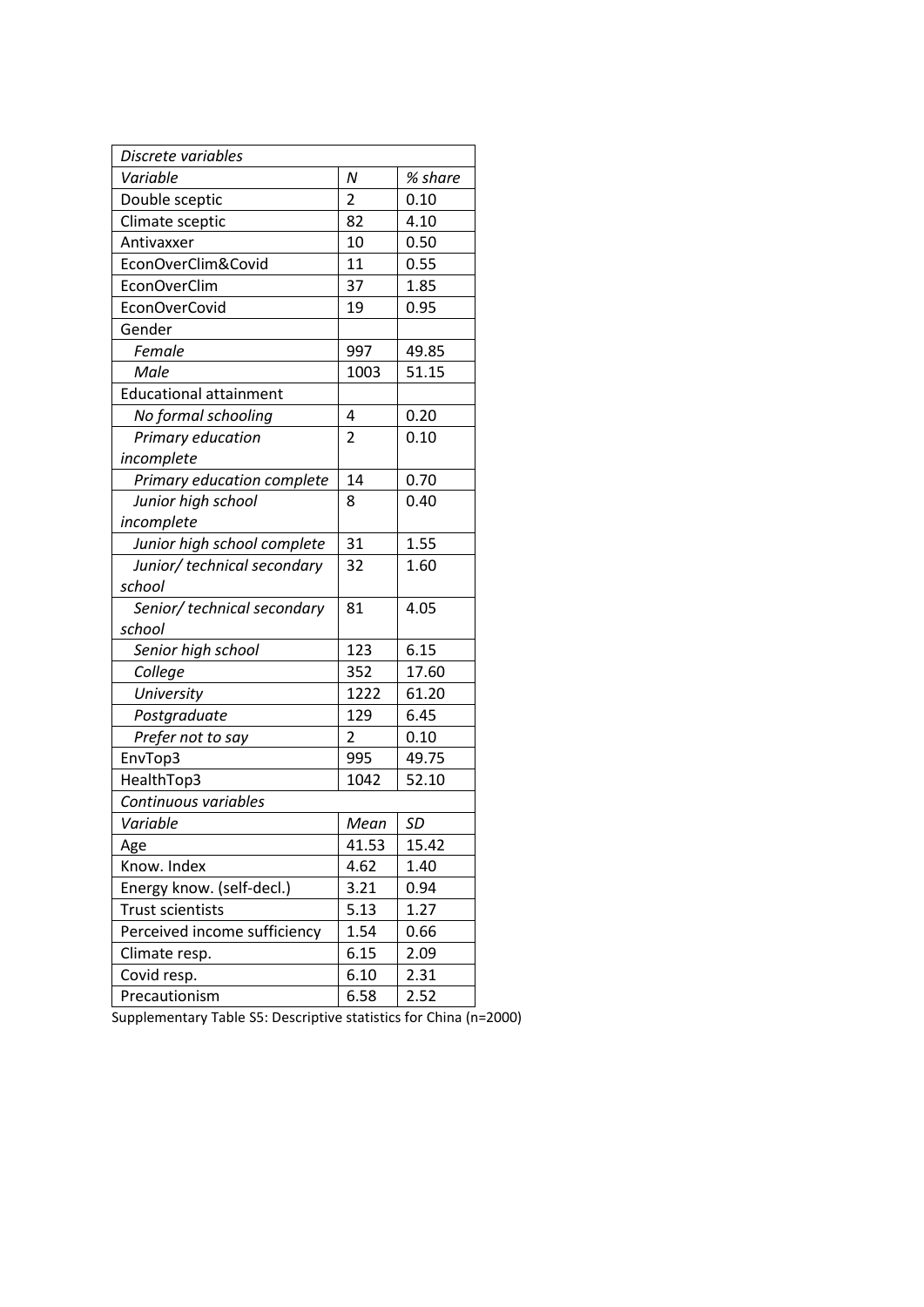| Discrete variables               |                  |           |
|----------------------------------|------------------|-----------|
| Variable                         | $\boldsymbol{N}$ | % share   |
| Double sceptic                   | 11               | 0.55      |
| Climate sceptic                  | 79               | 3.95      |
| Antivaxxer                       | 51               | 2.55      |
| EconOverClim&Covid               | 24               | 1.20      |
| EconOverClim                     | 82               | 4.10      |
| EconOverCovid                    | 20               | 1.00      |
| Gender                           |                  |           |
| Female                           | 1023             | 51.15     |
| Male                             | 977              | 48.85     |
| <b>Educational attainment</b>    |                  |           |
| Primary education                | 11               | 0.55      |
| Lower secondary education        | 336              | 16.80     |
| <b>Upper secondary education</b> | 409              | 20.45     |
| Post-secondary education,        | 367              | 18.35     |
| but not university               |                  |           |
| First degree                     | 540              | 27.00     |
| Postgraduate degree              | 324              | 16.20     |
| Prefer not to answer             | 13               | 0.65      |
| EnvTop3                          | 646              | 32.30     |
| HealthTop3                       | 1523             | 76.15     |
| Continuous variables             |                  |           |
| Variable                         | Mean             | <b>SD</b> |
| Age                              | 47.83            | 16.87     |
| Know. Index                      | 4.23             | 1.77      |
| Energy know. (self-decl.)        | 2.77             | 1.03      |
| <b>Trust scientists</b>          | 5.12             | 1.33      |
| Perceived income sufficiency     | 1.96             | 0.89      |
| Climate resp.                    | 5.71             | 2.02      |
| Covid resp.                      | 5.63             | 2.26      |
| Precautionism                    | 6.71             | 2.43      |

Supplementary Table S6: Descriptive statistics for the UK (n=2000)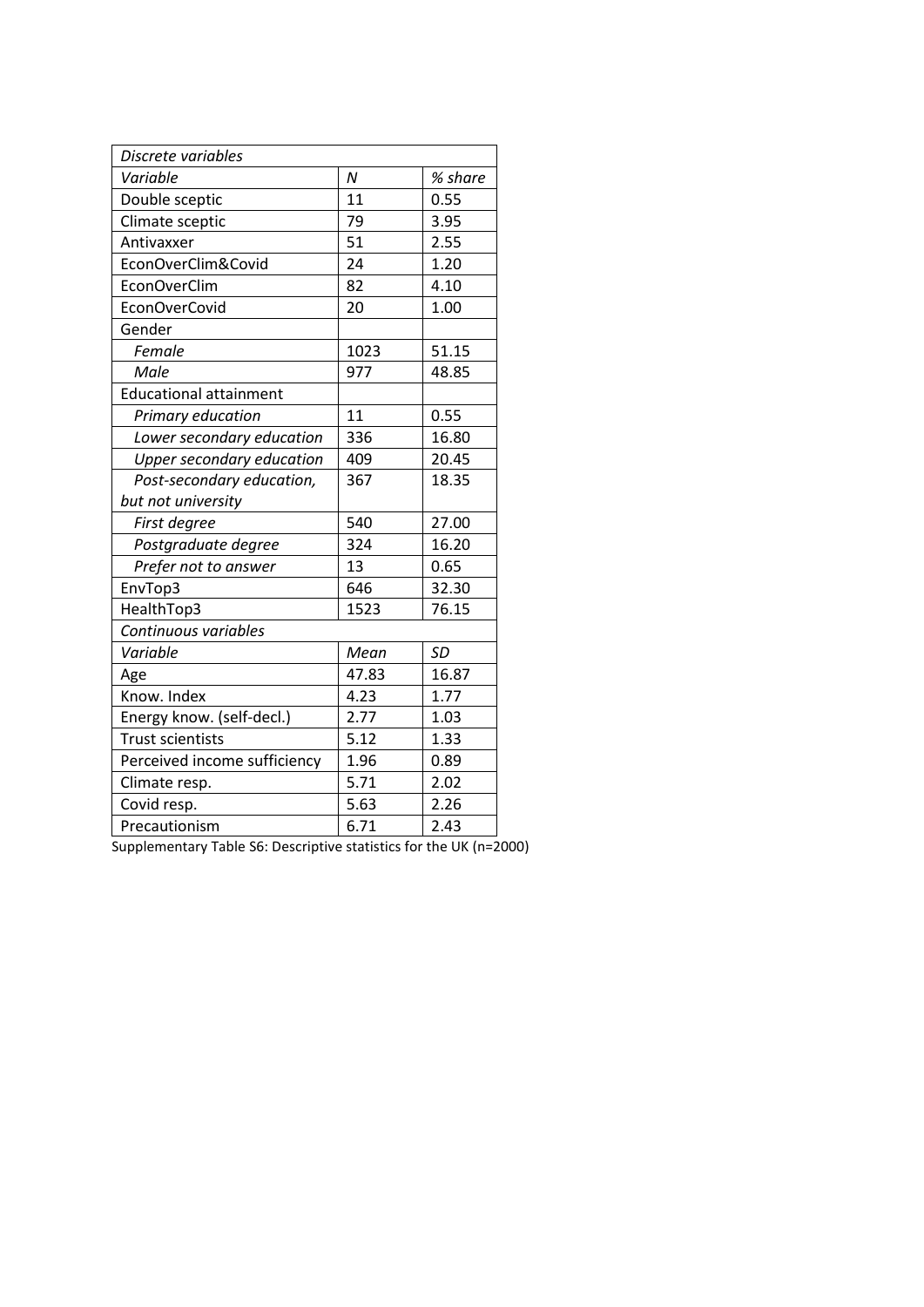| Discrete variables                 |       |         |
|------------------------------------|-------|---------|
| Variable                           | N     | % share |
| Double sceptic                     | 4     | 0.20    |
| Climate sceptic                    | 73    | 3.65    |
| Antivaxxer                         | 75    | 3.75    |
| EconOverClim&Covid                 | 146   | 7.30    |
| EconOverClim                       | 142   | 7.10    |
| EconOverCovid                      | 67    | 3.35    |
| Gender                             |       |         |
| Female                             | 981   | 49.05   |
| Male                               | 1019  | 50.95   |
| <b>Educational attainment</b>      |       |         |
| No formal schooling                | 6     | 0.30    |
| School up to 2 <sup>nd</sup> grade | 6     | 0.30    |
| School up to 4 <sup>th</sup> grade | 9     | 0.45    |
| School up to 9 <sup>th</sup> grade | 13    | 0.65    |
| SSC (10 <sup>th</sup> grade)       | 59    | 2.95    |
| HSC $(12th grade)$                 | 152   | 7.60    |
| Some college                       | 176   | 8.80    |
| Graduate/Postgraduate-             | 882   | 44.10   |
| General                            |       |         |
| Graduate/Postgraduate -            | 686   | 34.30   |
| Professional                       |       |         |
| Prefer not to answer               | 11    | 0.55    |
| EnvTop3                            | 670   | 33.50   |
| HealthTop3                         | 1103  | 55.15   |
| Continuous variables               |       |         |
| Variable                           | Mean  | SD      |
| Age                                | 38.61 | 14.88   |
| Know. Index                        | 4.11  | 1.34    |
| Energy know. (self-decl.)          | 3.86  | 1.10    |
| <b>Trust scientists</b>            | 5.49  | 1.50    |
| Perceived income sufficiency       | 2.16  | 1.21    |
| Climate resp.                      | 4.98  | 3.02    |
| Covid resp.                        | 4.82  | 3.08    |
| Precautionism                      | 6.51  | 3.49    |

Supplementary Table S7: Descriptive statistics for India (n=2000)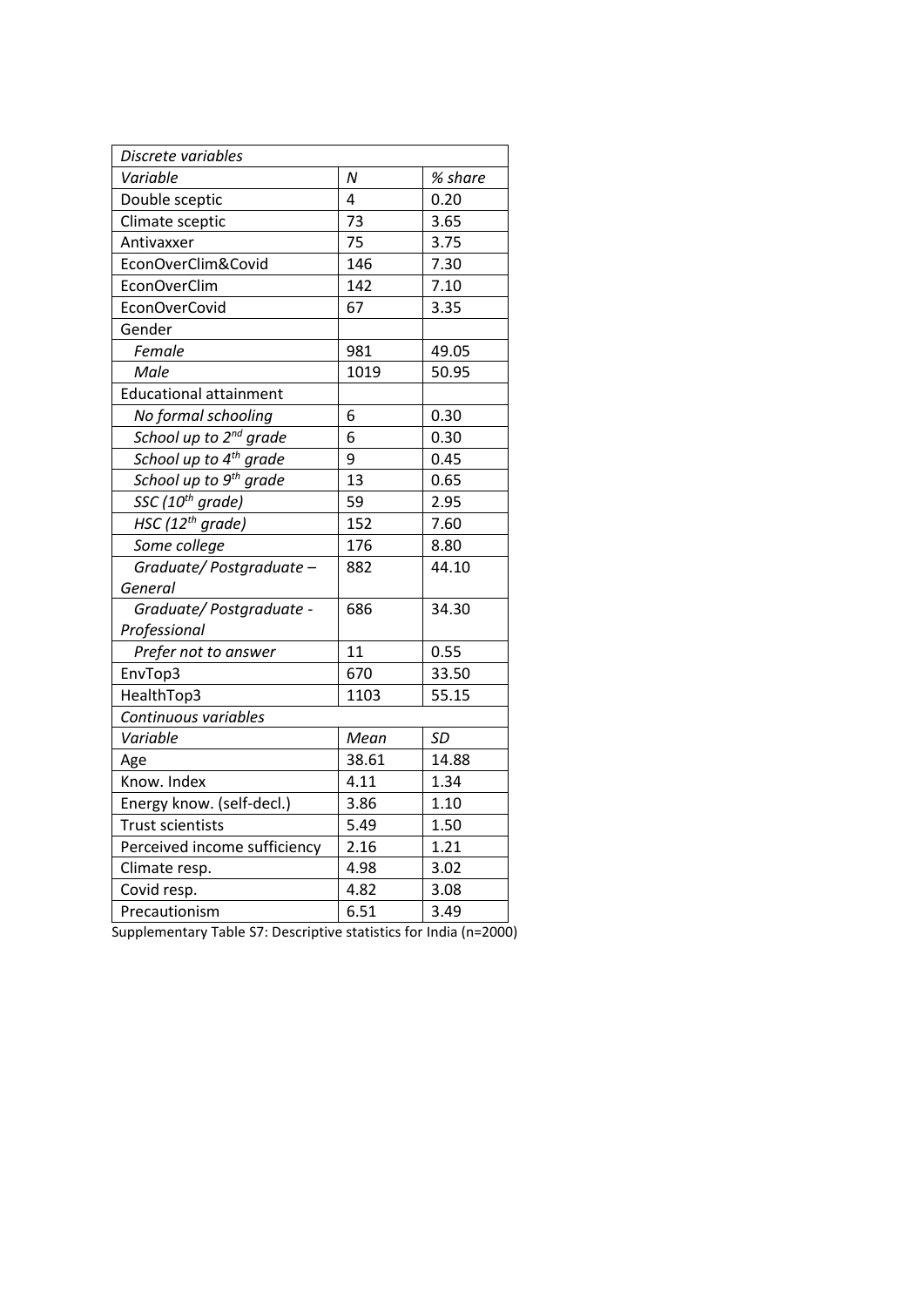| Discrete variables            |       |         |  |
|-------------------------------|-------|---------|--|
| Variable                      | N     | % share |  |
| Double sceptic                | 12    | 0.60    |  |
| Climate sceptic               | 85    | 4.18    |  |
| Antivaxxer                    | 51    | 2.52    |  |
| EconOverClim&Covid            | 20    | 0.98    |  |
| EconOverClim                  | 41    | 2.01    |  |
| EconOverCovid                 | 16    | 0.79    |  |
| Gender                        |       |         |  |
| Female                        | 1054  | 51.79   |  |
| Male                          | 981   | 48.21   |  |
| <b>Educational attainment</b> |       |         |  |
| Primary education/ junior     | 72    | 3.54    |  |
| high school                   |       |         |  |
| High school                   | 643   | 31.60   |  |
| Post-secondary education      | 419   | 20.59   |  |
| First degree                  | 801   | 39.36   |  |
| Postgraduate degree           | 70    | 3.44    |  |
| Doctorate or other            | 16    | 0.79    |  |
| advanced degree               |       |         |  |
| Prefer not to answer          | 14    | 0.69    |  |
| EnvTop3                       | 370   | 18.18   |  |
| HealthTop3                    | 972   | 47.76   |  |
| Continuous variables          |       |         |  |
| Variable                      | Mean  | SD      |  |
| Age                           | 50.28 | 16.97   |  |
| Know. Index                   | 3.98  | 1.81    |  |
| Energy know. (self-decl.)     | 2.69  | 0.98    |  |
| <b>Trust scientists</b>       | 4.29  | 1.26    |  |
| Perceived income sufficiency  | 2.41  | 0.98    |  |
| Climate resp.                 | 6.27  | 1.96    |  |
| Covid resp.                   | 5.99  | 2.20    |  |
| Precautionism                 | 4.78  | 2.34    |  |

Supplementary Table S8: Descriptive statistics for Japan (n=2035)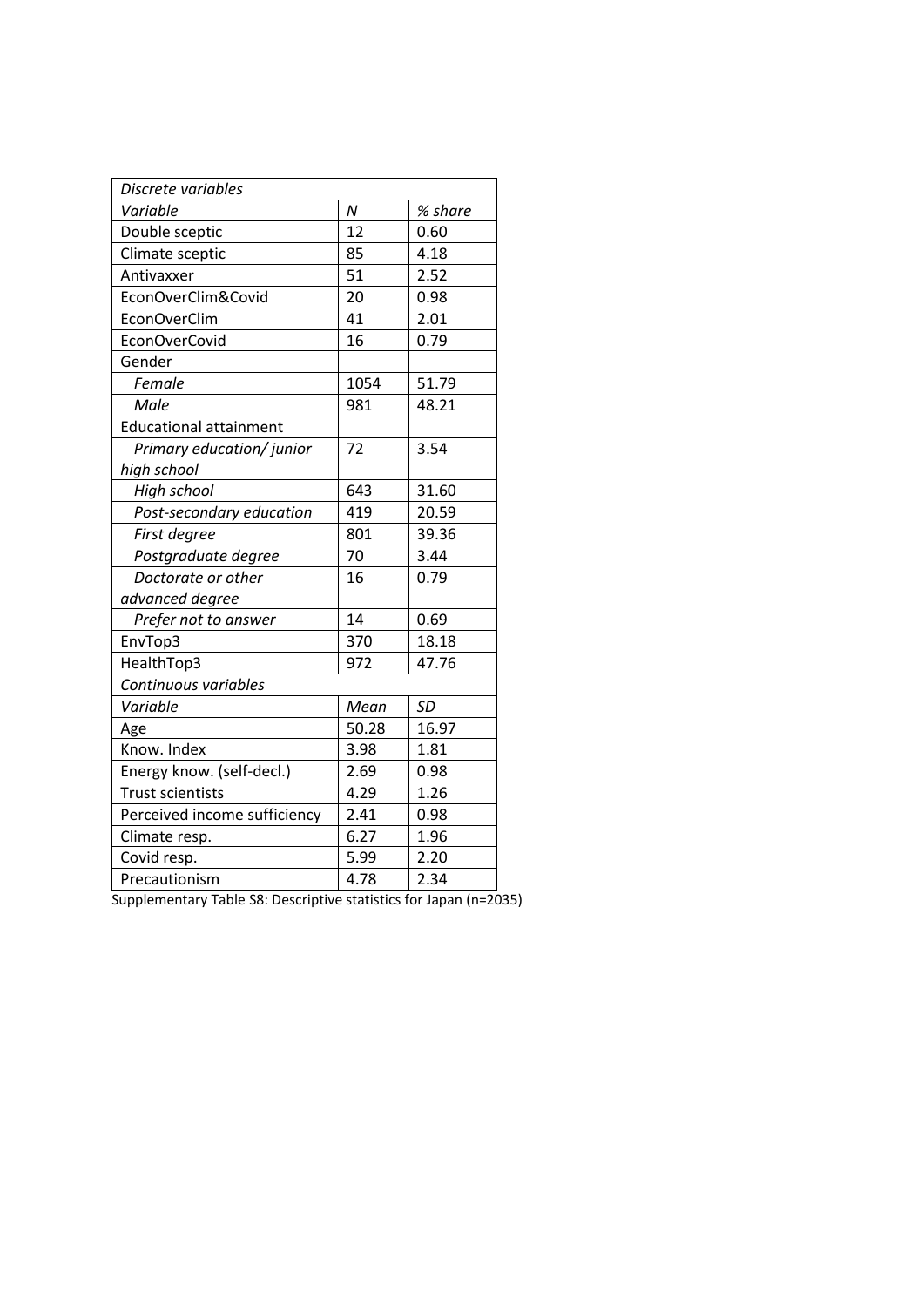| Discrete variables            |                |           |
|-------------------------------|----------------|-----------|
| Variable                      | N              | % share   |
| Double sceptic                | 37             | 1.85      |
| Climate sceptic               | 44             | 2.20      |
| Antivaxxer                    | 346            | 17.30     |
| EconOverClim&Covid            | 89             | 4.45      |
| EconOverClim                  | 170            | 8.50      |
| EconOverCovid                 | 127            | 6.35      |
| Gender                        |                |           |
| Female                        | 1028           | 51.40     |
| Male                          | 972            | 48.60     |
| <b>Educational attainment</b> |                |           |
| No schooling                  | $\mathbf{1}$   | 0.05      |
| Some primary                  | $\overline{2}$ | 0.10      |
| Completed primary             | 6              | 0.30      |
| Secondary (grades 8-9)        | 31             | 1.55      |
| Secondary (grades 10-11)      | 90             | 4.50      |
| Secondary (matric or          | 649            | 32.45     |
| equivalent)                   |                |           |
| Post-secondary education,     | 568            | 28.40     |
| but not university            |                |           |
| First degree                  | 461            | 23.05     |
| Postgraduate degree           | 178            | 8.90      |
| Prefer not to answer          | 14             | 8.90      |
| EnvTop3                       | 174            | 8.70      |
| HealthTop3                    | 1275           | 63.75     |
| Continuous variables          |                |           |
| Variable                      | Mean           | <b>SD</b> |
| Age                           | 39.19          | 14.87     |
| Know. Index                   | 4.22           | 1.46      |
| Energy know. (self-decl.)     | 3.22           | 1.10      |
| <b>Trust scientists</b>       | 5.18           | 1.51      |
| Perceived income sufficiency  | 2.76           | 1.01      |
| Climate resp.                 | 5.36           | 2.58      |
| Covid resp.                   | 4.85           | 2.82      |
| Precautionism                 | 7.12           | 3.05      |

Supplementary Table S9: Descriptive statistics for South Africa (n=2000)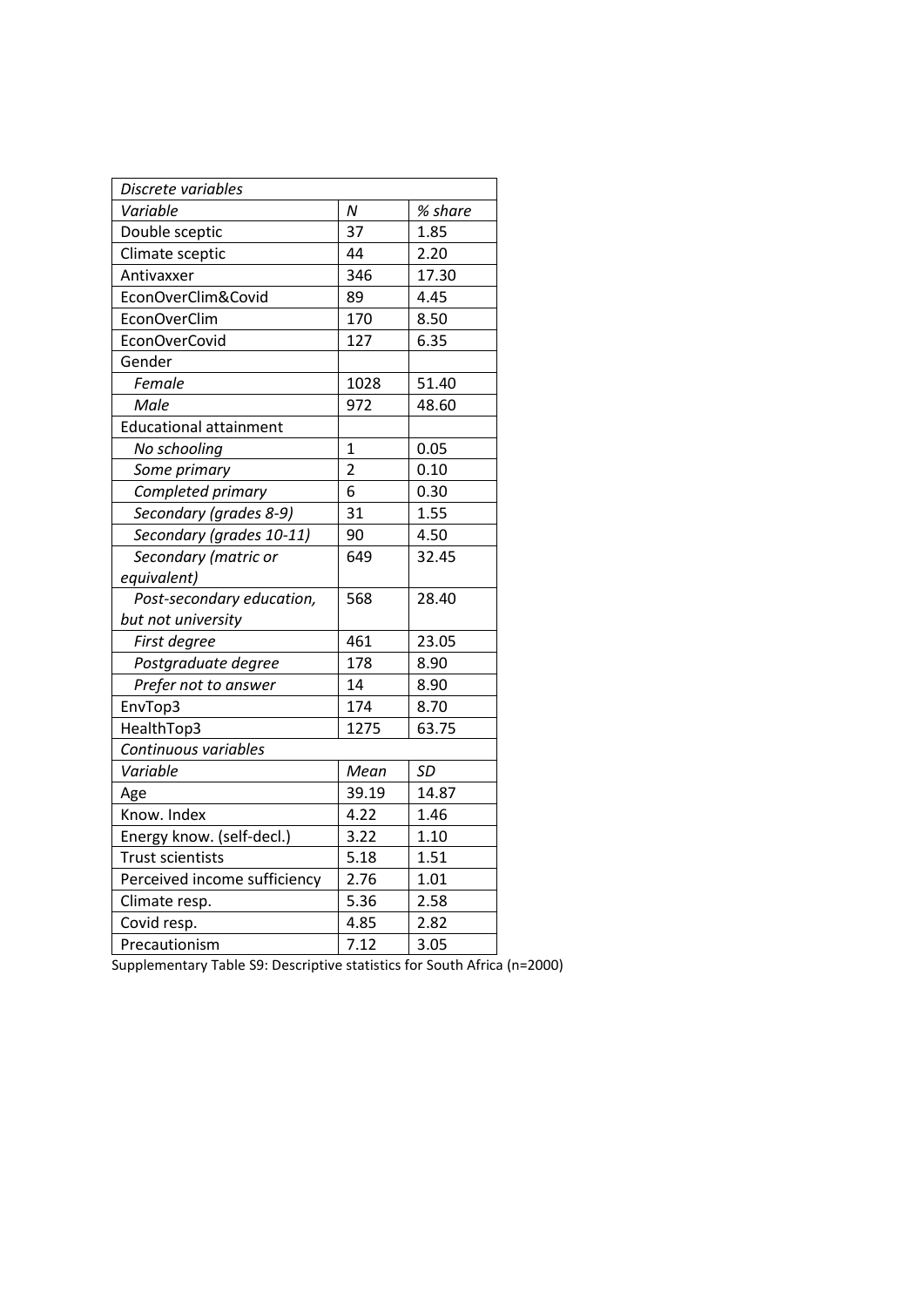| Discrete variables            |       |         |
|-------------------------------|-------|---------|
| Variable                      | N     | % share |
| Double sceptic                | 80    | 4.00    |
| Climate sceptic               | 205   | 10.25   |
| Antivaxxer                    | 123   | 6.15    |
| EconOverClim&Covid            | 82    | 4.10    |
| EconOverClim                  | 126   | 6.30    |
| EconOverCovid                 | 51    | 2.55    |
| Gender                        |       |         |
| Female                        | 974   | 48.70   |
| Male                          | 1026  | 51.30   |
| <b>Educational attainment</b> |       |         |
| Some high school or less      | 42    | 2.10    |
| High school degree or         | 319   | 15.95   |
| equivalent                    |       |         |
| Some college - no degree      | 440   | 22.00   |
| 2-year college/ technical     | 240   | 12.00   |
| degree                        |       |         |
| 4-year college degree         | 624   | 31.20   |
| Postgraduate degree           | 332   | 16.60   |
| Prefer not to answer          | 3     | 0.15    |
| EnvTop3                       | 594   | 29.70   |
| HealthTop3                    | 1209  | 60.45   |
| Continuous variables          |       |         |
| Variable                      | Mean  | SD      |
| Age                           | 47.91 | 17.44   |
| Know. Index                   | 3.91  | 1.69    |
| Energy know. (self-decl.)     | 2.99  | 1.07    |
| <b>Trust scientists</b>       | 4.75  | 1.59    |
| Perceived income sufficiency  | 1.96  | 1.04    |
| Climate resp.                 | 5.67  | 2.28    |
| Covid resp.                   | 5.68  | 2.44    |
| Precautionism                 | 6.56  | 2.52    |

Supplementary Table S10: Descriptive statistics for the US (n=2000)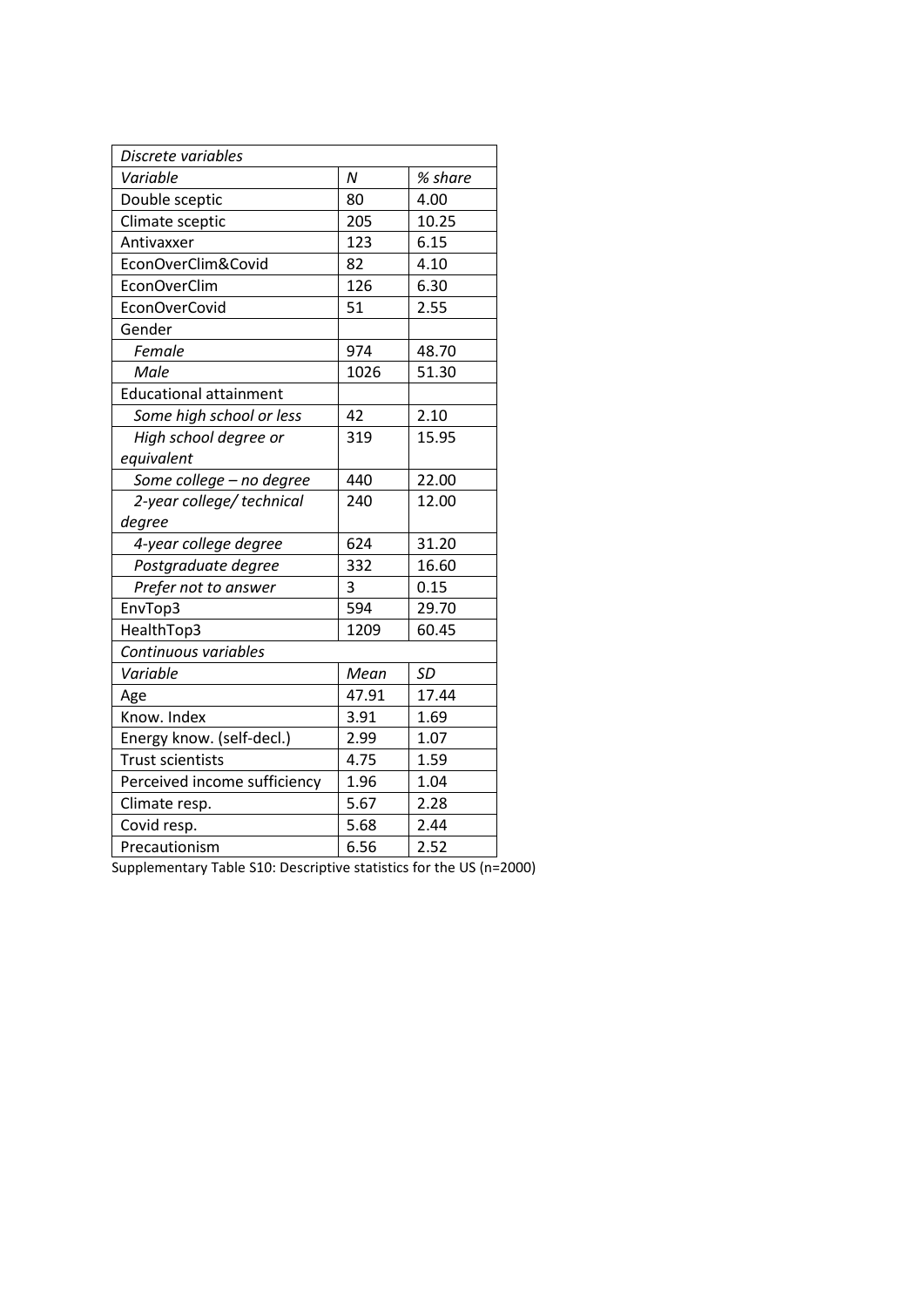| Parameter                      | Model           |              |                 |
|--------------------------------|-----------------|--------------|-----------------|
|                                | 1A              | 2A           | 3A              |
|                                | Climate sceptic | Climate      | Antivaxxer only |
|                                | and antivaxxer  | sceptic only |                 |
| Age                            | 0.03            | $0.02**$     | $-0.01T$        |
| Female                         | $-0.23$         | $-0.67T$     | $0.19*$         |
| Degree                         | $-0.40*$        | $-0.09T$     | $-0.33***$      |
| Prioritise environment         | $-1.66***$      | $-1.44$      | $-0.16$         |
| Prioritise health              | $-1.10***$      | $-0.58T$     | $-0.22**$       |
| Objective knowledge            | $-0.03$         | $-0.16***$   | $-0.01$         |
| Self-declared energy knowledge | 0.15T           | $0.12**$     | 0.01            |
| Trust in scientists            | $-0.56***$      | $-0.32**$    | $-0.25***$      |
| Perceived income sufficiency   | 0.04            | $-0.04$      | $0.25***$       |
| Climate responsibility         | $-0.01$         | $-0.12***$   | $0.04*$         |
| COVID-19 responsibility        | $-0.16***$      | $0.04*$      | $-0.01*$        |
| Precautionism                  | 0.05            | $-0.06***$   | $0.04**$        |
| N                              | 203             | 796          | 816             |
| R <sub>2</sub>                 | 0.27            | 0.16         | 0.14            |

**Supplementary Table S11: Pooled model results showing effect of key drivers on the relative log odds of being a double sceptic, climate sceptic or antivaxxer**

Table S11: Effects on the relative log odds of being a climate sceptic, antivaxxer or both (N=14956).

Note: The dependent variable is binary, taking the value of 1 if an individual response is categorized as the defined sceptic attitude towards climate change and COVID-19 and 0 otherwise. Model (1A) estimates the probability of an individual being both climate sceptic and antivaxxer, model (2A) climate sceptic but not antivaxxer and model (3A) antivaxxer but not climate sceptic. Country controls are included but not reported. Individual country regressions are reported in Table 3. \*P<0.05, \*\*P<0.01 and \*\*\*P<0.001.

**Supplementary Table S12: Pooled model results showing effect of key drivers on the relative log odds of giving complete priority to the economy over climate protection or combatting COVID-19 or both**

| Parameter                      |              | Model        |               |
|--------------------------------|--------------|--------------|---------------|
|                                | 1B           | 2B           | 3B            |
|                                | Prioritise   | Prioritise   | Prioritise    |
|                                | economy over | economy over | economy over  |
|                                | both climate | climate only | COVID-19 only |
|                                | and COVID-19 |              |               |
| Age                            | $0.01*$      | $0.01***$    | 7.09E-4       |
| Female                         | $-0.03$      | $-0.07$      | $-0.04$       |
| Degree                         | 0.12         | $-0.23**$    | $-0.23T$      |
| Prioritise environment         | $-0.87***$   | $-0.90***$   | $-0.16$       |
| Prioritise health              | $-0.66***$   | $-0.22**$    | $-0.58***$    |
| Objective knowledge            | $-0.15***$   | $-0.20***$   | 0.02          |
| Self-declared energy knowledge | $0.57***$    | $0.23***$    | $0.13**$      |
| Trust in scientists            | $-0.21***$   | $-0.11***$   | $-0.15***$    |
| Economic hardship              | 0.04         | $0.11**$     | $0.11*$       |
| Climate responsibility         | $-0.12***$   | $-0.01$      | $-0.02$       |
| COVID-19 responsibility        | $-0.18***$   | 0.03T        | $-0.13***$    |
| Precautionism                  | $0.23***$    | $0.11***$    | $0.08***$     |
| N                              | 469          | 867          | 388           |
| R <sub>2</sub>                 | 0.23         | 0.08         | 0.10          |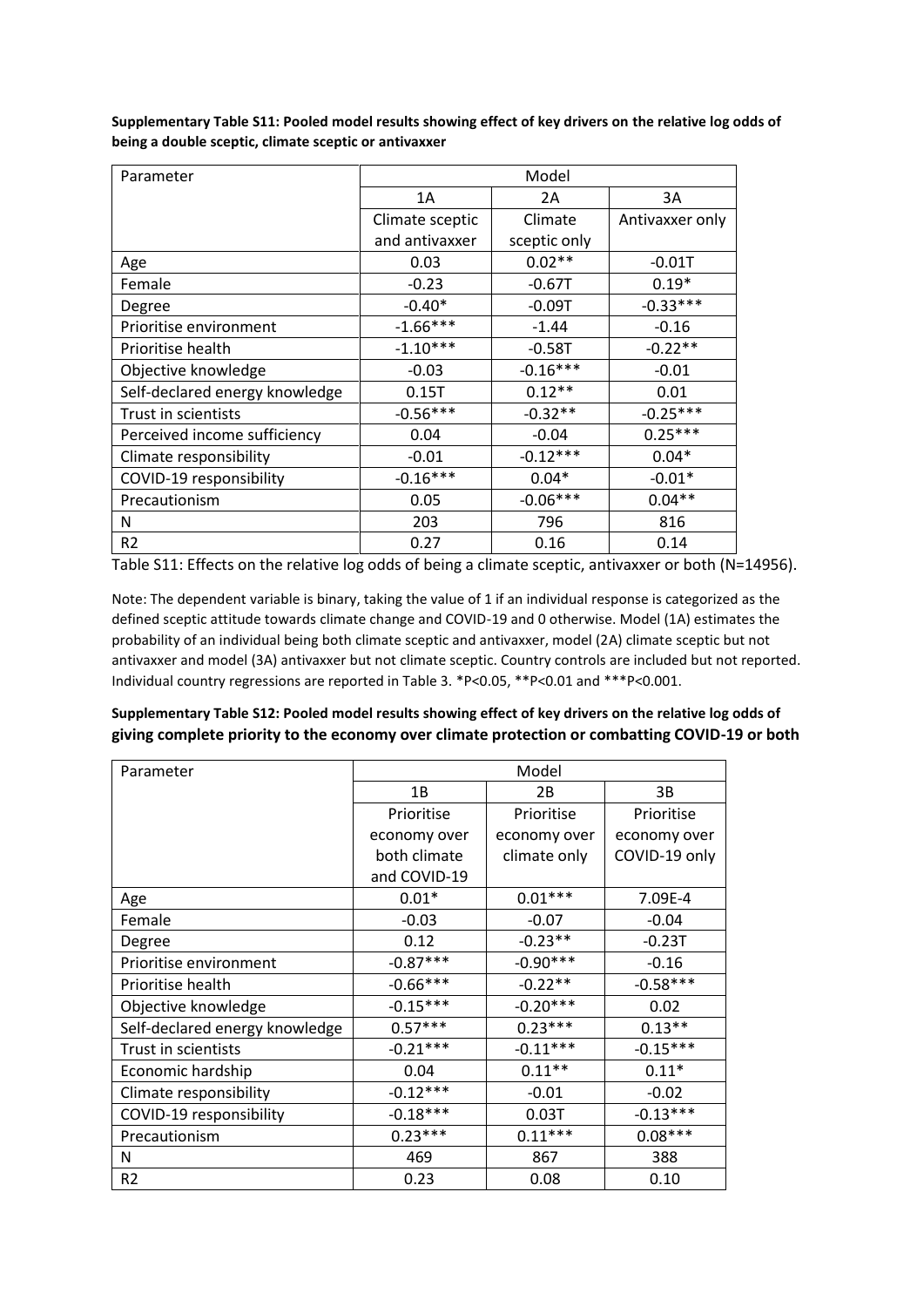Table S12: Effects on the relative log odds of giving complete priority to the economy over climate protection or combatting COVID-19 or both (N=14956).

Note: The dependent variable is binary, taking the value of 1 if an individual response is categorized as the defined sceptic attitude towards climate change and COVID-19 and 0 otherwise. Model (1B) estimates the probability of an individual giving complete priority to the economy over combatting climate change and the pandemic, model (2B) the probability of giving complete priority to the economy over climate protection but not combatting COVID-19 and model (3B) the probability of giving complete priority to the economy over combatting COVID-19 but not climate protection. Country controls are included but not reported. Individual country regressions are reported in Table 4. \*P<0.05, \*\*P<0.01 and \*\*\*P<0.001.

In comparing tables S11 and S12 (similar to tables 1 and 2 in the main text), it is noteworthy that the numbers of climate sceptics and those who deprioritise climate is relatively comparable whereas more than twice as many respondents prioritise the economy over both climate and COVID-19 compared to the number that are both anti-vaxxers and climate sceptics.

| Trust in scientists |                | Model        |              |
|---------------------|----------------|--------------|--------------|
|                     | 1B             | 2B           | 3В           |
|                     | No lifestyle   | No lifestyle | No lifestyle |
|                     | changes due to | changes due  | changes due  |
|                     | climate change | to climate   | to COVID-19  |
|                     | or COVID-19    | change only  | only         |
| 1                   | $0.07***$      | $0.16***$    | $0.02***$    |
| $\overline{2}$      | $0.05***$      | $0.15***$    | $0.02***$    |
| 3                   | $0.03***$      | $0.13***$    | $0.02***$    |
| 4                   | $0.03***$      | $0.12***$    | $0.02***$    |
| 5                   | $0.02***$      | $0.11***$    | $0.02***$    |
| 6                   | $0.02***$      | $0.09***$    | $0.01***$    |
| 7                   | $0.01***$      | $0.08***$    | $0.01***$    |

### **Supplementary Table S13: Probability of making no lifestyle changes due to climate change or COVID-19**

Note: The dependent variable is binary, taking the value of 1 if an individual reports making no lifestyle changes due to the specified issue combination and 0 otherwise. Model (1) estimates the probability of an individual reporting no lifestyle changes due to climate change and the pandemic, model (2) the probability of no lifestyle changes due to climate change but not COVID-19 and model (3) the probability of no lifestyle changes due to COVID-19 but not climate change. Country controls are included but not reported. Individual country regressions are reported in Table 4. \*P<0.05, \*\*P<0.01 and \*\*\*P<0.001.

Table S13: Predicted probability of making no lifestyle changes due to COVID-19, climate change or both issues depending on level of trust in scientists.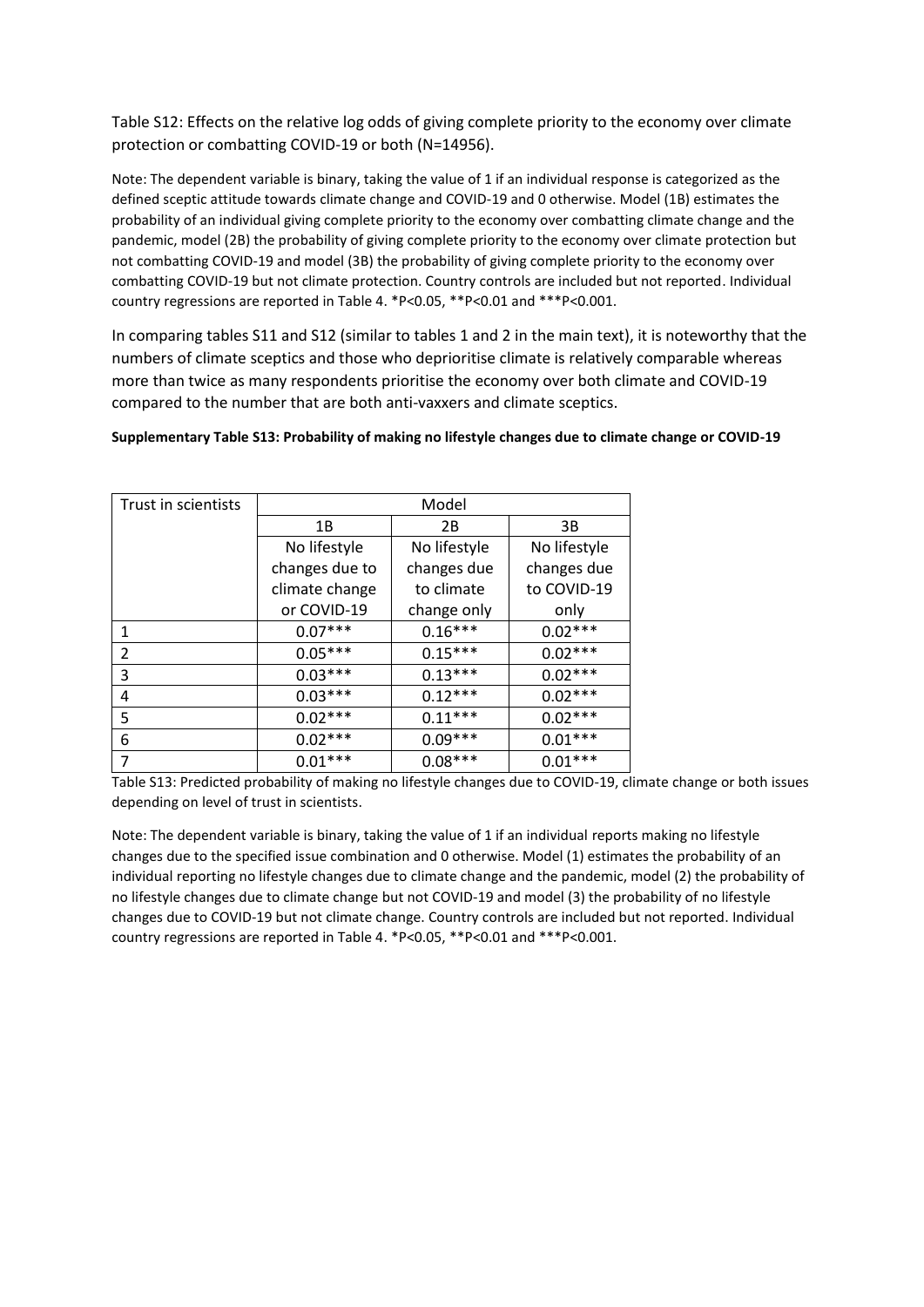**Supplementary Tables S14-S15: Comparing political ideology, distrust in scientists, government and television news across non-sceptic and sceptic segments**

| Variable            | Non-sceptic (n=14423) |           | Double sceptic (n=203) |           | Climate sceptic (n=796) |           | Antivaxxer (n=816) |           |
|---------------------|-----------------------|-----------|------------------------|-----------|-------------------------|-----------|--------------------|-----------|
|                     | <b>Mean</b>           | <b>SD</b> | Mean                   | <b>SD</b> | <b>Mean</b>             | <b>SD</b> | Mean               | <b>SD</b> |
| Left-right          |                       |           |                        |           |                         |           |                    |           |
| orientation         | 5.44                  | 0.03      | 7.45                   | 0.21      | 7.06                    | 0.11      | 5.98               | 0.13      |
| Distrust scientists | 1.90                  | 0.01      | 3.94                   | 0.13      | 3.07                    | 0.06      | 2.56               | 0.06      |
| Distrust            |                       |           |                        |           |                         |           |                    |           |
| government          | 3.21                  | 0.02      | 4.41                   | 0.14      | 3.48                    | 0.07      | 4.06               | 0.07      |
| Distrust TV news    | 2.84                  | 0.01      | 5.07                   | 0.11      | 3.76                    | 0.07      | 3.74               | 0.07      |

Table S14: Descriptive statistics of key variables across sceptic and non-sceptic segments.

|                        |                                       |         | Double vs. single sceptics       |         |                                                                         | <b>Non-sceptics vs. sceptics</b> |           |                               |           |         |  |  |  |
|------------------------|---------------------------------------|---------|----------------------------------|---------|-------------------------------------------------------------------------|----------------------------------|-----------|-------------------------------|-----------|---------|--|--|--|
|                        | Double sceptic vs.<br>climate sceptic |         | Double sceptic vs.<br>antivaxxer |         | Non-sceptic vs.<br>Non-sceptic vs.<br>double sceptic<br>climate sceptic |                                  |           | Non-sceptic vs.<br>antivaxxer |           |         |  |  |  |
|                        | t-test                                | p-value | t-test                           | p-value | t-test                                                                  |                                  | t-test    |                               | t-test    |         |  |  |  |
| Variable               | statistic                             |         | statistic                        |         | statistic                                                               | p-value                          | statistic | p-value                       | statistic | p-value |  |  |  |
| Left-right orientation | 36.39                                 | 0.000   | 125.50                           | 0.000   | $-7.4E2$                                                                | 0.000                            | $-1.20E3$ | 0.000                         | $-3.60E2$ | 0.000   |  |  |  |
| Distrust scientists    | 139.46                                | 0.000   | 222.71                           | 0.000   | $-1.6E3$                                                                | 0.000                            | $-1.80E3$ | 0.000                         | $-1.10E3$ | 0.000   |  |  |  |
| Distrust government    | 133.26                                | 0.000   | 50.46                            | 0.000   | $-6.6E2$                                                                | 0.000                            | $-2.90E2$ | 0.000                         | $-7.10E2$ | 0.000   |  |  |  |
| Distrust TV news       | 208.93                                | 0.000   | 213.13                           | 0.000   | $-1.9E3$                                                                | 0.000                            | $-1.30E3$ | 0.000                         | $-1.30E3$ | 0.000   |  |  |  |

Table S15: Comparing left-right orientation, distrust in scientists, government and television news across non-sceptic and sceptic segments.

Note: (Unequal) t-test statistics and associated p-value indicate that the difference in means is statistically significant at the 0.001 level in all cases.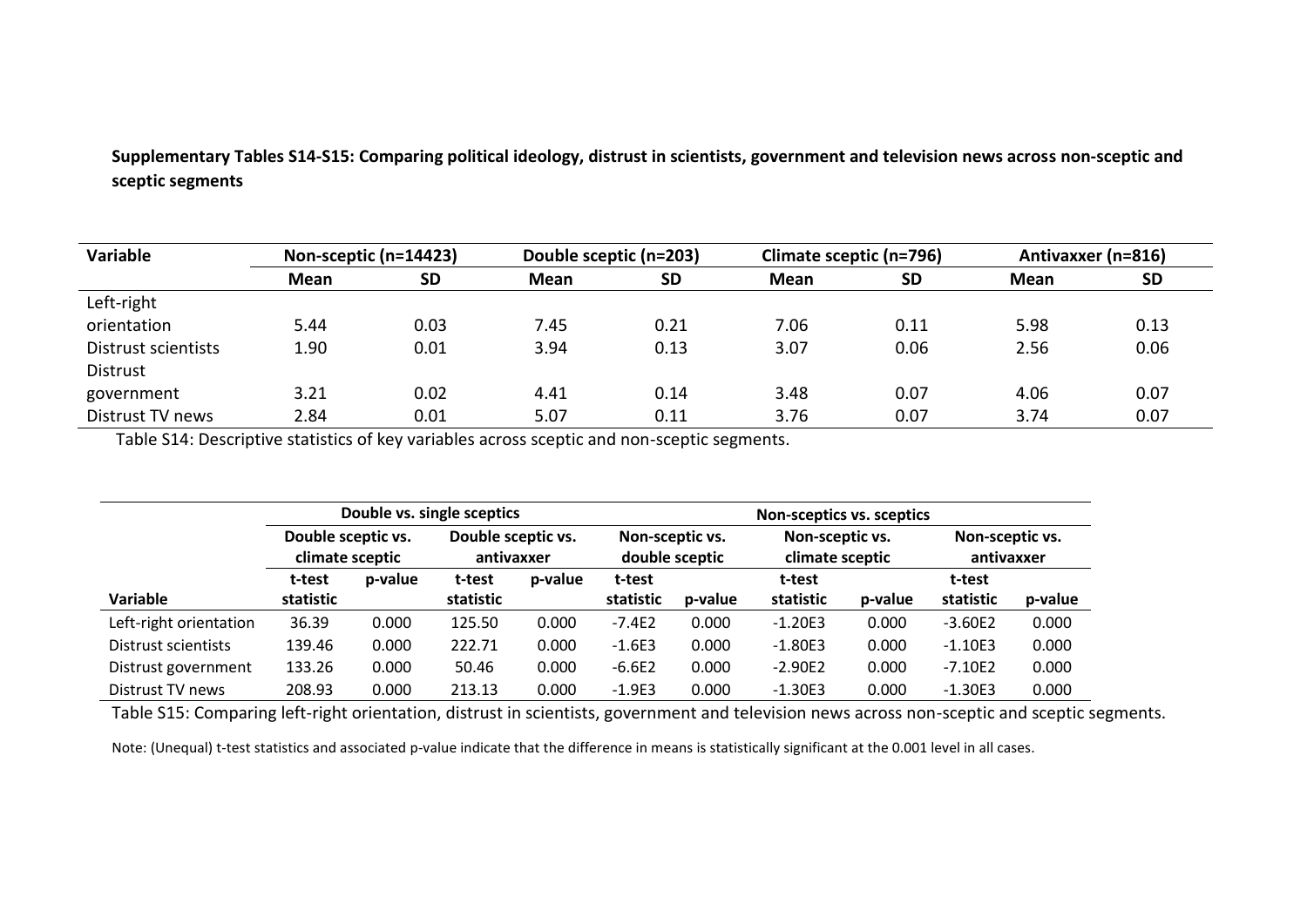**Supplementary Tables S16-S17: The relationship between political orientation and climate scepticism, antivaxxism, correlated attitudes towards the importance of the economy over climate and COVID-19 mitigation**

| Parameter                      |                 | Model         |                 |
|--------------------------------|-----------------|---------------|-----------------|
|                                | 1A              | 2A            | 3A              |
|                                | Climate sceptic | Climate       | Antivaxxer only |
|                                | and antivaxxer  | sceptic only  |                 |
| Age                            | $1.41E-5$       | 3.34E-4***    | $-1.79E-4T$     |
| Female                         | $-5.27E-3$      | $-0.01***$    | 5.55E-3T        |
| Degree                         | $-1.06E-3T$     | $-3.13E-4$    | $-0.01**$       |
| Prioritise environment         | $-0.01***$      | $-0.04***$    | $-4.95E-3$      |
| Prioritise health              | $-2.85E-3***$   | $-0.01***$    | $-0.01**$       |
| Objective knowledge            | $-7.30E-6$      | $-3.33E-3***$ | $-1.17E-4$      |
| Self-declared energy knowledge | $-2.99E-4$      | $-1.90E-3T$   | $-3.85E-4$      |
| Trust in scientists            | $-1.57E-3***$   | $-0.01***$    | $-0.01***$      |
| Economic hardship              | $-4.87E - 4T$   | $-7.33E-4$    | $0.01***$       |
| Climate responsibility         | 9.91E-6         | $-2.22E-3$    | 2.08E-3**       |
| COVID-19 responsibility        | $-5.27E-4***$   | 6.00E-4       | $-1.97E-4$      |
| Precautionism                  | 8.90E-5         | $-1.11E-3**$  | $1.87E-3**$     |
| Political orientation          | $3.22E-4**$     | 2.30E-3***    | $1.30E-3*$      |
| N                              | 10192           | 10192         | 10192           |
| R <sub>2</sub>                 | 0.31            | 0.22          | 0.14            |

Supplementary Table S16. Probability of being a double or single sceptic including political orientation. Note: Results exclude China.

| Parameter                      |               | Model         |               |
|--------------------------------|---------------|---------------|---------------|
|                                | 1B            | 2B            | 3B            |
|                                | Econ over     | Econ over     | Econ over     |
|                                | climate and   | climate only  | COVID-19 only |
|                                | COVID-19      |               |               |
| Age                            | 6.94E-5       | 5.45E-3***    | $-2.42E-5$    |
| Female                         | $-2.12E-4$    | 4.19E-4       | 7.90E-4       |
| Degree                         | 2.05E-3       | $-0.01**$     | $-3.40E-3$    |
| Prioritise environment         | $-0.01***$    | $-0.04***$    | $-2.34E-3$    |
| Prioritise health              | $-0.01***$    | $-3.55E-3$    | $-0.02***$    |
| Objective knowledge            | $-0.02***$    | $-0.01***$    | 1.04E-3       |
| Self-declared energy knowledge | $0.01***$     | $0.01***$     | 1.55E-3       |
| Trust in scientists            | $-2.56E-3***$ | $-4.42E-3***$ | $-2.10E-3**$  |
| Economic hardship              | $9.21E-4$     | $0.01**$      | 1.45E-3       |
| Climate responsibility         | $-1.62E-3***$ | $-2.66E-4$    | $-4.87E-5$    |
| COVID-19 responsibility        | $-2.03E-3***$ | $1.48E-3*$    | $-1.67E-3***$ |
| Precautionism                  | 2.89E-3***    | 4.34E-3***    | $1.34E-3**$   |
| Political orientation          | 2.10E-3***    | $0.01***$     | $1.90E-3***$  |
| N                              | 10192         | 10192         | 10192         |
| R <sub>2</sub>                 | 0.26          | 0.09          | 0.10          |

Supplementary Table S17. Probability of prioritising the economy over climate change and COVID-19 or climate change/ COVID-19 only. Note: Results exclude China.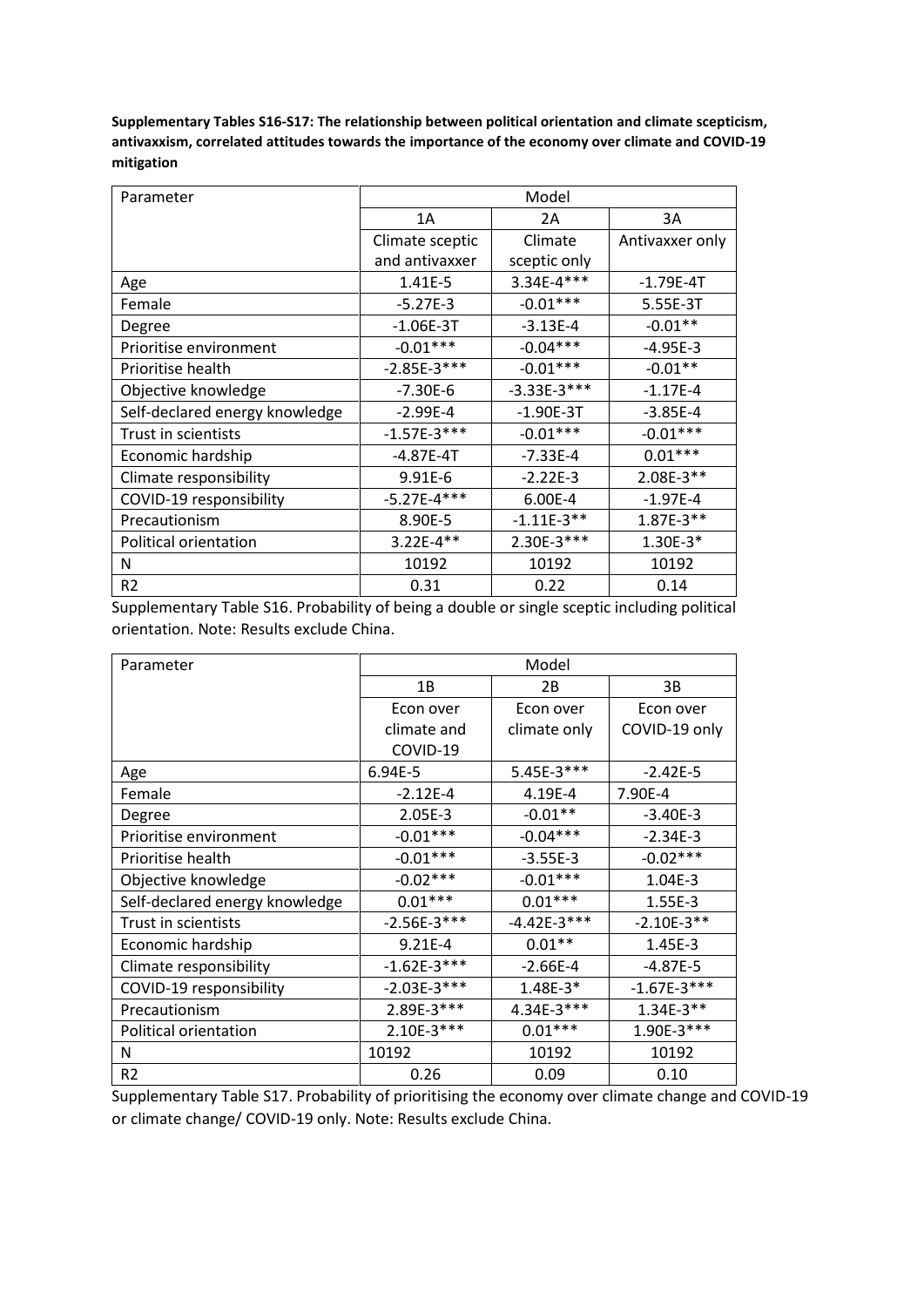



Supplementary Figure S1: Mean left-right orientation and distrust in university scientists, national government and television news across countries. Blue bars show the mean score respondents assigned when asked to locate themselves on a left-right political spectrum ranging from 0 (left) to 10 (right). Orange lines show mean levels of respondents' distrust in university scientists, grey lines their national government and yellow lines television news from 0 (completely trust) to 6 (do not trust at all). Chinese respondents were not asked questions on left-right orientation and distrust in national government.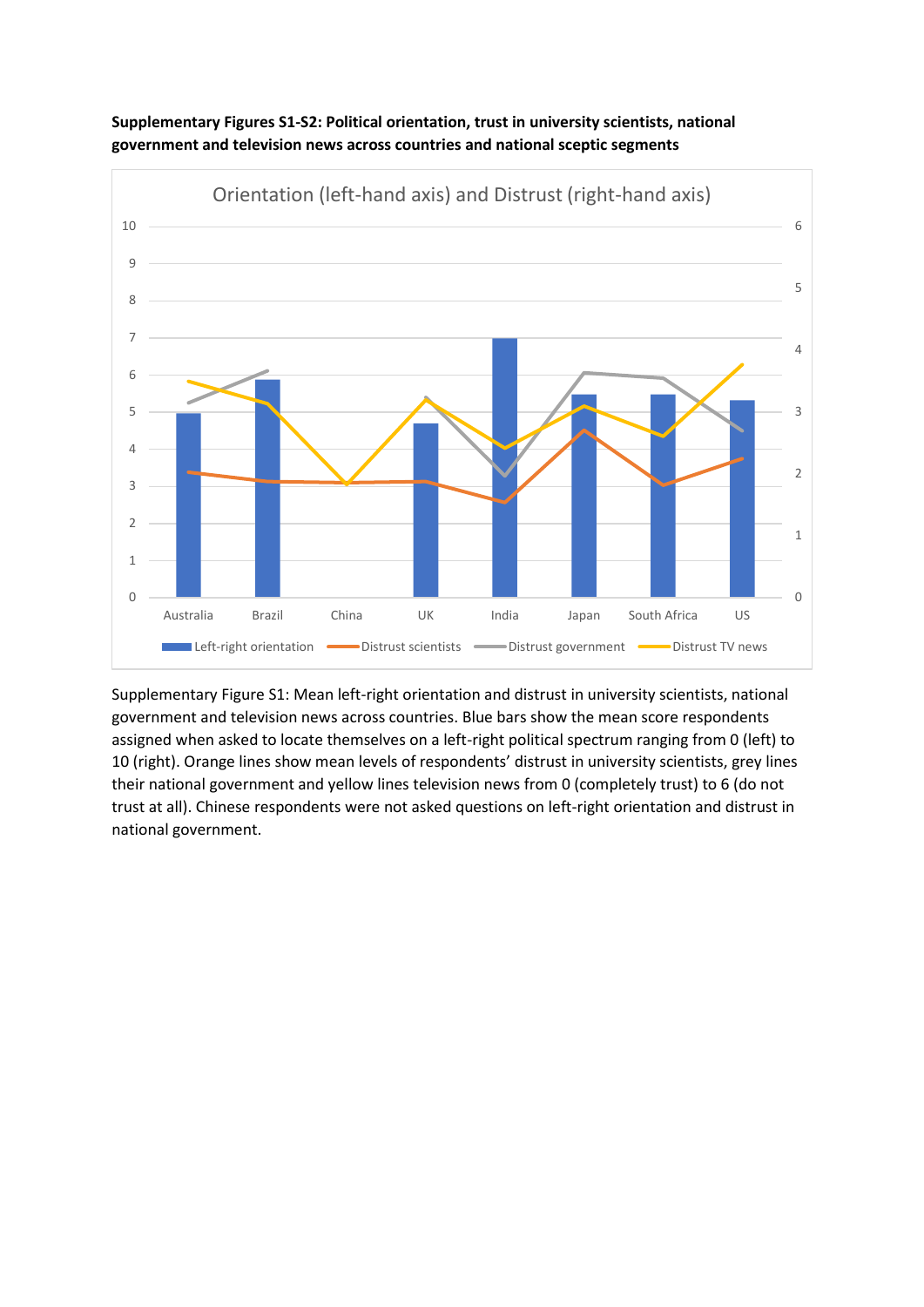

Supplementary Figure S2: Mean values of four key variables across non-sceptic, double sceptic and single sceptic segments in separate country samples. The blue bars (left) show the mean score respondents assigned when asked to locate themselves on a left-right political scale from 0 (left) to 10 (right). Brown bars (second) show mean levels of respondents' distrust in university scientists, green bars (third) their national government and orange bars (fourth) television news from 0 (completely trust) to 6 (do not trust at all).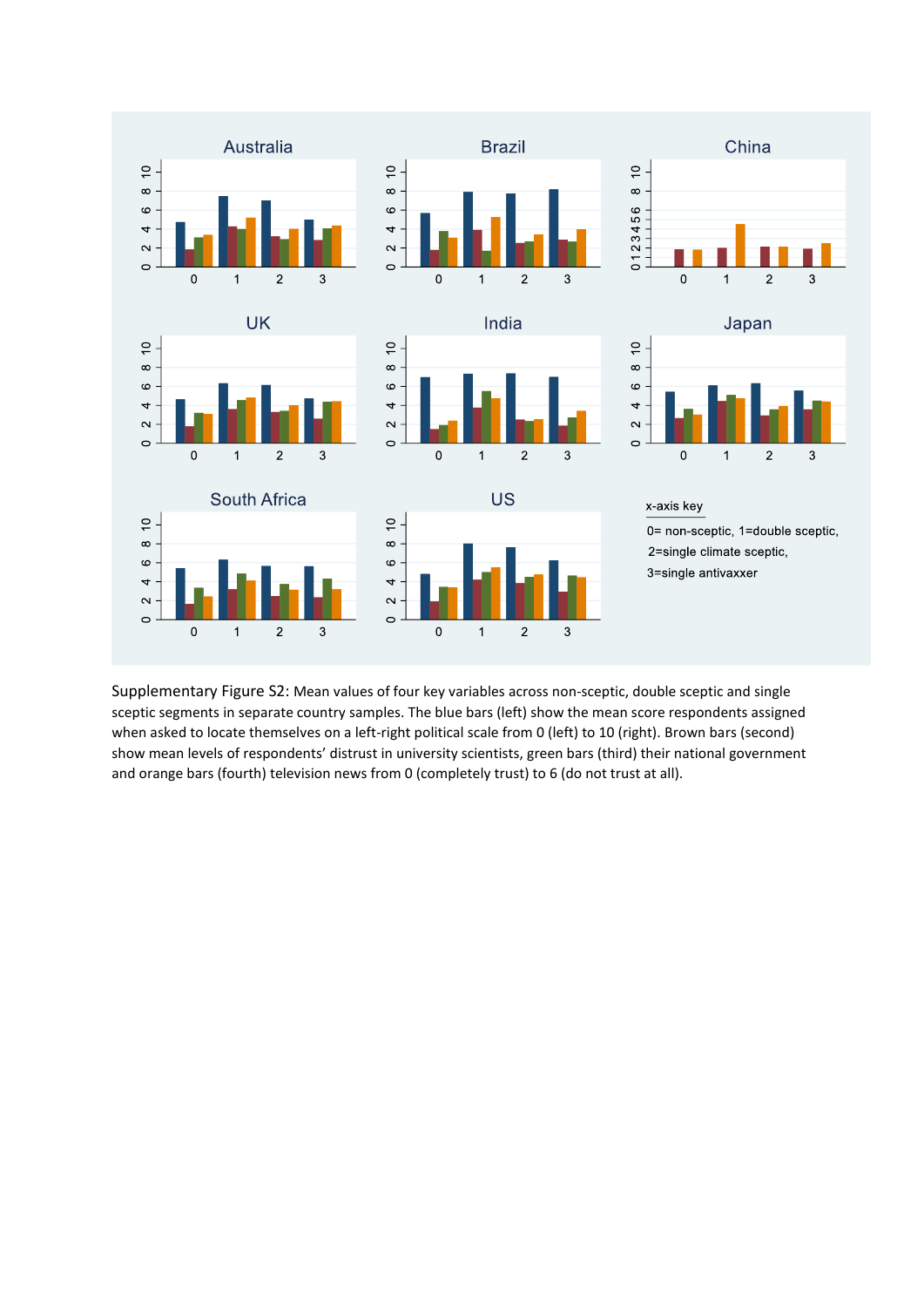### **Supplementary Tables S18-S19: Associations with climate sceptics, antivaxxers, double sceptics and associated prioritisations of the economy across countries**

| Country                        | Age                 | Female          | Prioritise<br>env | Prioritise<br>health | Know.<br>index    | Self-decl.<br>energy | Trust               | Economic<br>hardship | Climate<br>resp.    | Covid resp.   | Prec.       | Adj.<br>R <sub>2</sub> |
|--------------------------------|---------------------|-----------------|-------------------|----------------------|-------------------|----------------------|---------------------|----------------------|---------------------|---------------|-------------|------------------------|
|                                |                     |                 |                   |                      |                   | know.                |                     |                      |                     |               |             |                        |
| Australia (n=1827)             |                     |                 |                   |                      |                   |                      |                     |                      |                     |               |             |                        |
| Climate sceptics & antivaxxers | 2.96E-5             | 1.40E-3         | $-0.01*$          | $-2.56E-3$           | 2.58E-3           | $-1.77E-5$           | $-3.10E-$<br>$3***$ | 1.11E-3              | $-6.87E-4$          | $-2.55E-4$    | $2.42E-4$   | 0.27                   |
| Climate sceptics only          | 4.48E-<br>$4***$    | $-0.01*$        | $-0.06***$        | $-0.01T$             | $-3.00E-$<br>$3*$ | $4.24E-3*$           | $-0.01**$           | $-1.78E-3$           | $-3.65E-$<br>$3***$ | $-8.65E-3$    | $-1.66E-3*$ | 0.28                   |
| Antivaxxers only               | $-3.70E-$<br>4T     | 2.90E-4         | $-3.72E-3$        | $-0.01T$             | 5.70E-4           | $-3.60E-3$           | $-0.01***$          | $0.01*$              | 4.93E-<br>$3***$    | $-8.72E-4$    | 2.90E-3*    | 0.11                   |
| Brazil (n=1825)                |                     |                 |                   |                      |                   |                      |                     |                      |                     |               |             |                        |
| Climate sceptics & antivaxxers | 2.14E-5             | $-3.61E-$<br>3T | X                 | $-4.70E-3$           | 1.33E-4           | 1.53E-3T             | $-1.70E-3*$         | $-2.64E-4$           | $-2.37E-4$          | $-9.44E - 4*$ | $-3.34E-4$  | 0.33                   |
| Climate sceptics only          | 3.96E-4T            | $-0.01*$        | $-0.03***$        | $-0.01$              | $-1.12E-3$        | 3.17E-4              | $-3.17E-3T$         | 9.01E-4              | 1.04E-4             | $-1.21E-3$    | $-1.77E-3T$ | 0.08                   |
| Antivaxxers only               | 3.86E-4T            | $-0.01$         | $-6.90E-4$        | $-0.01$              | 9.82E-4           | 4.31E-3              | $-0.01***$          | 4.35E-3              | $-1.65E-3$          | 1.19E-3       | 1.24E-3     | 0.07                   |
| China (n=1543)                 |                     |                 |                   |                      |                   |                      |                     |                      |                     |               |             |                        |
| Climate sceptics & antivaxxers | 7.95E-5             | X               | X                 | $-1.23E-3$           | $-2.76E-4$        | $-5.16E-4$           | $-7.30E-5$          | $-1.36E-3$           | 1.32W-4             | $1.04 - e4$   | 4.29E-4     | 0.20                   |
| Climate sceptics only          | $6.21E -$<br>$4***$ | $6.23E-4$       | $-0.01T$          | $-4.12E-3$           | $-0.01**$         | $-4.12E-3$           | $-3.01E-3$          | $-6.96E-5$           | $0 - 2.80E -$<br>3  | $-0.01**$     | $-3.25E-4$  | 0.19                   |
| Antivaxxers only               | 8.48E-5             | $-3.16E-3$      | $-3.55E-5$        | 1.83E-3              | 1.12E-3T          | 4.77E-4              | $-2.68E-4$          | 8.82E-4              | 2.45E-6             | 2.80E-4       | $-6.701E-5$ | 0.10                   |
| UK (n=1866)                    |                     |                 |                   |                      |                   |                      |                     |                      |                     |               |             |                        |
| Climate sceptics & antivaxxers | $-3.75E-5$          | 1.43E-3         | $-1.18E-3$        | $-9.99E-4$           | 3.50E-4           | 4.10E-4              | $-9.89E-4T$         | 7.70E-4              | $-1.27E-4$          | $-1.21E-4$    | 7.42E-6     | 0.23                   |
| Climate sceptics only          | 7.57E-5             | $-0.01*$        | $-0.02***$        | $-0.01$              | $-1.13E-3$        | 1.98E-3              | $-0.01***$          | $1.57E-3$            | $-2.13E-$<br>$3*$   | 1.76E-4       | $-7.29E -$  | 0.23                   |
| Antivaxxers only               | $-1.11E-4$          | 4.30E-3         | $1.52E-3$         | $-0.01$              | $-2.67E-$<br>3T   | $-7.09E-4$           | $-0.01**$           | 4.20E-3              | 2.96E-3T            | $-5.90E-4$    | $1.17E-3$   | 0.07                   |
| India (n=1880)                 |                     |                 |                   |                      |                   |                      |                     |                      |                     |               |             |                        |
| Climate sceptics & antivaxxers | $-2.68E-6$          | $-1.19E-4$      | 6.48E-4           | X                    | $-5.17E-5$        | $-1.31E-4$           | $-6.71E-5$          | $-1.39E-5$           | 3.84E-5             | 1.17E-5       | 1.23E-5     | 0.35                   |
| Climate sceptics only          | $-4.48E-5$          | $-0.01*$        | $-0.01T$          | $-0.02*$             | $-1.00E-3$        | $-0.01T$             | $-4.66E-3*$         | $-7.43E-4$           | $-1.84E-3$          | 9.00E-4       | $5.32E-4$   | 0.08                   |
| Antivaxxers only               | 1.06E-4             | $-0.01$         | $-0.01$           | $-0.01$              | $0.01*$           | $-3.56E-3$           | $-4,00E-4$          | $0.01***$            | 4,21E-4             | 1.83E-3       | $2.33E-3*$  | 0.05                   |
| Japan (n=1665)                 |                     |                 |                   |                      |                   |                      |                     |                      |                     |               |             |                        |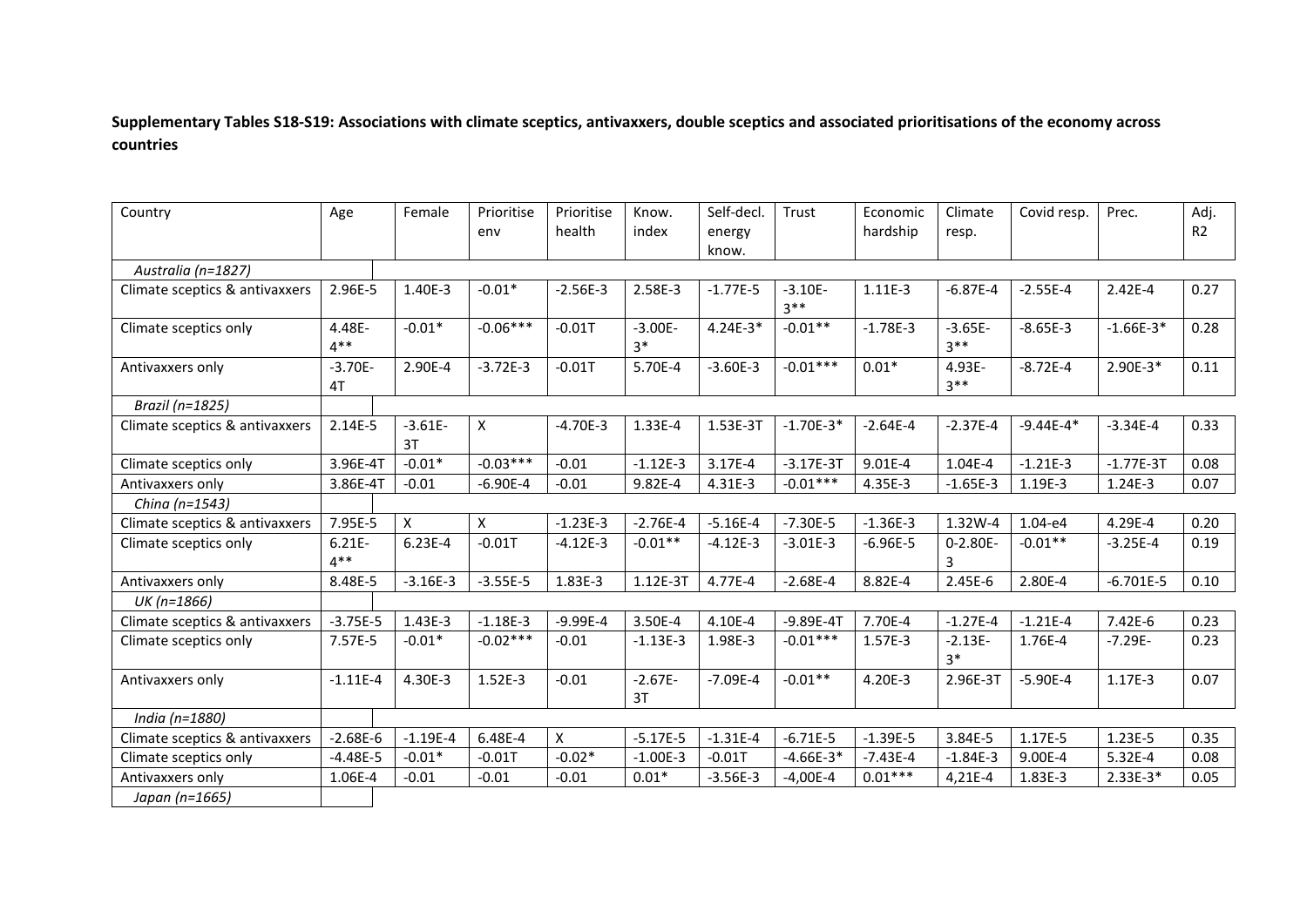| Climate sceptics & antivaxxers | 1.82E-6    | $-2.14E-3$ | $-3.83E4$  | $-1.20E-4$ | $-3.56E-4$ | 4.45E-5     | $-1.39E-2*$ | $-4.26E - 4$ | $2.53E-4$   | $3.02E-4$  | 2.87E-4    | 0.27 |
|--------------------------------|------------|------------|------------|------------|------------|-------------|-------------|--------------|-------------|------------|------------|------|
| Climate sceptics only          | $-4.20E-5$ | $-0.03**$  | $-0.03***$ | $-0.01$    | $-0.01**$  | $0.01**$    | $-3.76E-3$  | $-4.91E-3$   | $1.72E - 3$ | $-1.45E-3$ | $-9.51E-4$ | 0.08 |
| Antivaxxers only               | $-4.01E-$  | $4.22E-3$  | $-0.01T$   | $-1.54E-3$ | $-2.46E-$  | $2.52E-3$   | $-0.01***$  | $-2.35E-5$   | 9.28E-4     | $-4.41E-4$ | $1.99E-3*$ | 0.12 |
|                                | $4**$      |            |            |            | $3*$       |             |             |              |             |            |            |      |
| South Africa (n=1899)          |            |            |            |            |            |             |             |              |             |            |            |      |
| Climate sceptics & antivaxxers | $3.10E -$  | $-0.01$    | $\times$   | $-0.01T$   | $-8.80E-4$ | $9.19E - 4$ | $-4.82E-$   | $-1.38E-3$   | $-1.94E-4$  | $-8.34E-4$ | $7.62E-4$  | 0.16 |
|                                | $4**$      |            |            |            |            |             | $3***$      |              |             |            |            |      |
| Climate sceptics only          | $1.27E-4$  | $-2.72E-3$ | $-0.01$    | $-0.01$    | $-2.80E-3$ | $-5.55E-4$  | $-3.93E-3*$ | $-6.93E-4$   | 3.97E-4     | $1.12E-3$  | $-1.10E-3$ | 0.05 |
| Antivaxxers only               | 4.93E-4    | $0.04*$    | $-0.01$    | $-3.01E-3$ | $-1.19E-4$ | $3.12E - 3$ | $-0.03***$  | $0.04***$    | $2.21E-3$   | $-6.70E-4$ | $0.01*$    | 0.06 |
| US (n=1823)                    |            |            |            |            |            |             |             |              |             |            |            |      |
| Climate sceptics & antivaxxers | $-3.54E-5$ | $-5.67E-4$ |            | $-0.04***$ | $-1.63E-3$ | $3.14E-3$   | $-0.01***$  | $-3.90E-4$   | $1.17E-3$   | $-0.01***$ | 1.67E-4    | 0.31 |
| Climate sceptics only          | $7.74E -$  | $-0.02**$  | $-0.06***$ | $-0.02**$  | $-0.01**$  | 3.81E-3     | $-0.01***$  | $1.82E - 3$  | $-0.01**$   | 8.91E-4    | $-1.61E-3$ | 0.29 |
|                                | $4***$     |            |            |            |            |             |             |              |             |            |            |      |
| Antivaxxers only               | $-8.76E-$  | $0.02**$   | $-0.01$    | $-0.01$    | $-1.16E-3$ | $-1.82E-3$  | $-0.01***$  | 0.01T        | 3.32E-3T    | $-2.44E-3$ | $-2.00E-3$ | 0.10 |
|                                | $4***$     |            |            |            |            |             |             |              |             |            |            |      |

Table S18: Probability of being a double sceptic, climate sceptic or antivaxxer across countries.

Note: The dependent variable is binary, taking the value of 1 if an individual response is categorized as the defined sceptic attitude towards climate change and COVID-19 and 0 otherwise. For each country, Row 1 estimates the probability of an individual being both climate sceptic and antivaxxer, Row 2 climate sceptic but not antivaxxer and Row 3 antivaxxer but not climate sceptic. Country regressions include (unreported) education variables that denote the core distinctions between levels of educational attainment in each country as specified in Supplementary Tables 3-10. \*P<0.05, \*\*P<0.01 and \*\*\*P<0.001.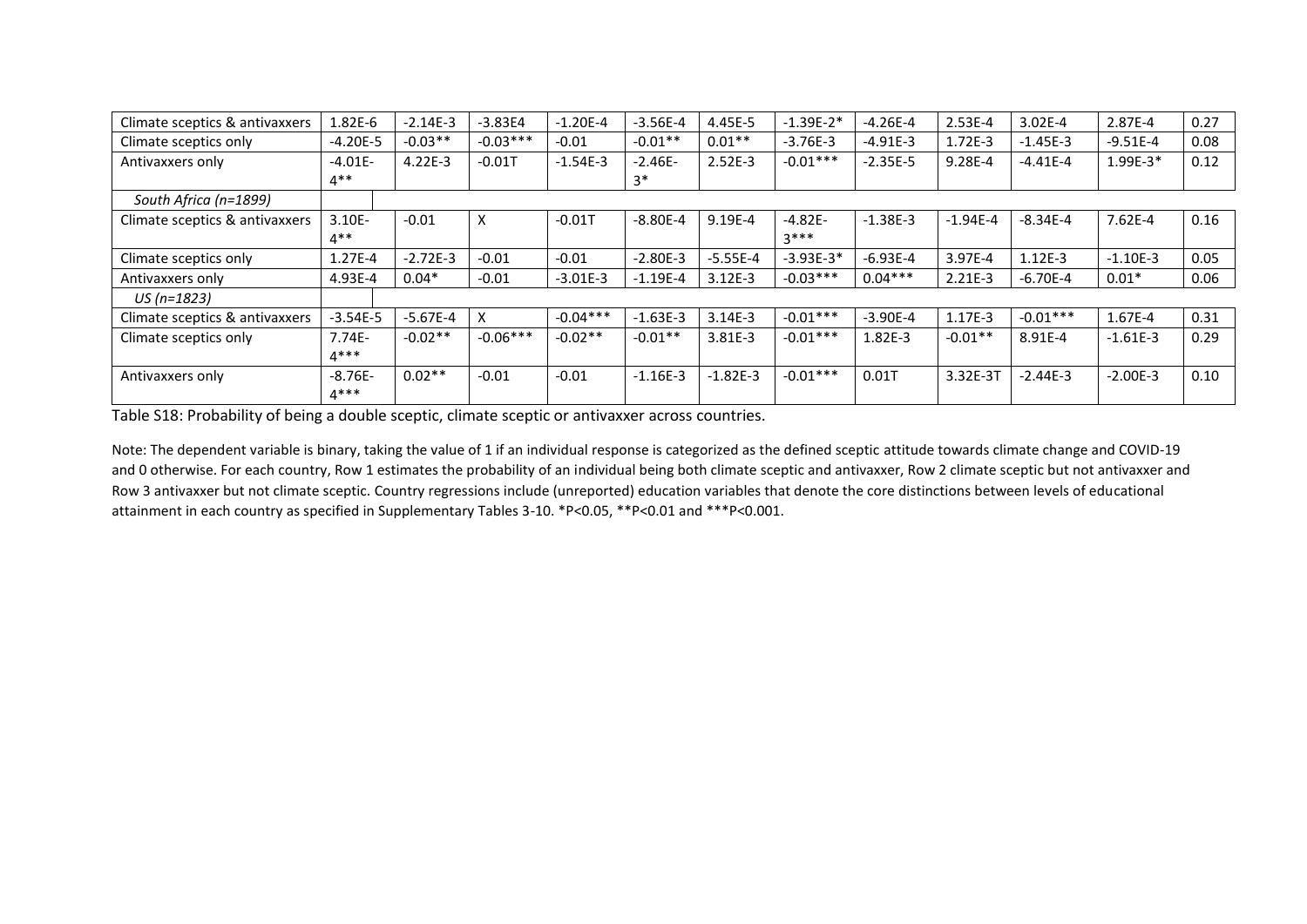| Country                       | Age                | Female     | Prioritise<br>env. | Prioritise<br>health | Know<br>index      | Self-decl.<br>energy | Trust              | Perceived<br>income | Climate<br>resp.    | Covid<br>resp.      | Prec.               | Adj.<br>R <sub>2</sub> |
|-------------------------------|--------------------|------------|--------------------|----------------------|--------------------|----------------------|--------------------|---------------------|---------------------|---------------------|---------------------|------------------------|
|                               |                    |            |                    |                      |                    | know.                |                    | sufficiency         |                     |                     |                     |                        |
| Australia (n=1827)            |                    |            |                    |                      |                    |                      |                    |                     |                     |                     |                     |                        |
| Econ. Over climate & COVID-19 | $-7.77E-$<br>5     | $-1.45E-3$ | $-4.79E-3T$        | $-0.01*$             | $-8.11E-4$         | $2.47E-3*$           | $-1.67E-3*$        | $-5.83E-4$          | $-1.05E-$<br>$3*$   | $-6.70E-4$          | $-6.67E-$<br>4      | 0.23                   |
| Econ. over climate only       | 8.46E-<br>$4***$   | $-0.01$    | $-0.05***$         | $-0.01$              | $-4.39E-$<br>$3**$ | 0.01T                | $-0.01**$          | $-1.30E-3$          | $-3.63E-$<br>$3*$   | $3.16E-3*$          | 3.91E-5             | 0.18                   |
| Econ. Over COVID-19 only      | $-1.10E-$<br>4     | $-1.00E-3$ | 1.89E-3            | $-0.01T$             | $-1,51E-3$         | $4.16E-3**$          | $-1.39E-3$         | 1.33E-3             | $-1.92E-3$          | $-1.13E-3T$         | 9.29E-4             | 0.14                   |
| Brazil (n=1825)               |                    |            |                    |                      |                    |                      |                    |                     |                     |                     |                     |                        |
| Econ. Over climate & COVID-19 | $-2.95E-$<br>5     | $-2.74E-3$ | $-0.03***$         | $-0.01T$             | $-1.12E3$          | 3.80E-3*             | $-3.36E-$<br>$3**$ | 7.59E-4             | $-2.18E-$<br>$3*$   | $-1.41E-3T$         | 2.70E-<br>$3***$    | 0.16                   |
| Econ. over climate only       | 2.07E-4            | $-0.01$    | $-2.37E-3$         | $-7.11E-6$           | $-0.01**$          | 0.01                 | $-0.01*$           | 0.01                | $-1.53E-3$          | 2.26E-3             | $0.01***$           | 0.07                   |
| Econ. Over COVID-19 only      | $2.13E-4$          | 1.16E-3    | $-0.01$            | $-1.62E-3$           | $-1.58E-3$         | 3.76E-3              | $-2.18E-3$         | $-2.00E-3$          | $-1.26E-3$          | $-0.01***$          | $-2.32E-$<br>4      | 0.11                   |
| China (n=1571)                |                    |            |                    |                      |                    |                      |                    |                     |                     |                     |                     |                        |
| Econ. Over climate & COVID-19 | $2.65E-6$          | $-3.22E-4$ | $-1.93E-4$         | $-1.67E-4$           | $-2.09E-4$         | 1.32E-4              | 8.36E-5            | $-1.11E-4$          | $-1.50E-4$          | 1.31E-6             | 8.54E-5             | 0.45                   |
| Econ. over climate only       | $-2.09E -$<br>5    | $3.27E-3$  | $-0.01*$           | $-1.57E-3$           | $-1.07E-3$         | $3.45E - 3$          | $-4.44E-4$         | $0.01*$             | 1.44E-3             | $1.02E-3$           | $2.56E -$<br>$3**$  | 0.09                   |
| Econ. Over COVID-19 only      | $1.11E -$<br>4T    | $-6.90E-4$ | $-1.00E-3$         | $-7.27E-5$           | $-7.40E-4$         | 4.56E-4              | $-8.72E-4$         | $2.60E-3*$          | 2.79E-4             | $-2.35E-5$          | $1.57E -$<br>$3***$ | 0.19                   |
| UK (n=1866)                   |                    |            |                    |                      |                    |                      |                    |                     |                     |                     |                     |                        |
| Econ. Over climate & COVID-19 | $-6.48E-$<br>5     | $-3.78E-3$ | $-4.93E-3$         | $-3.37E-3$           | $-4.06E-4$         | 2.01E-3T             | $-2.34E-$<br>$3**$ | $-4.54E-6$          | $-7.03E-4$          | $-1.46E-4$          | $-5.33E-$<br>6      | 0.21                   |
| Econ. over climate only       | $5.71E -$<br>$4**$ | $-4.93E-3$ | $-0.04***$         | $-0.01$              | $-3.10E-3*$        | $-4.45E-3$           | $-2.68E-3T$        | $1.23E-4$           | $-1.24E-4$          | $-3.53E-4$          | 2.90E-<br>$3**$     | 0.15                   |
| Econ. Over COVID-19 only      | $-8.61E-$<br>5     | 1.07E-3    | 1.44E-3            | $-0.01**$            | 2.69E-4            | 1.19E-5              | $-1.45E-3*$        | 2.66E-4             | 3.78E-4             | $-6.98E - 4T$       | 1.73E-5             | 0.23                   |
| India (n=1880)                |                    |            |                    |                      |                    |                      |                    |                     |                     |                     |                     |                        |
| Econ. Over climate & COVID-19 | 1.91E-4            | 3.95E-3    | $-0.01$            | $-0.01T$             | $-3.70E-3*$        | $0.01***$            | $1.11E-3$          | 1.58E-3             | $-2.61E-$<br>$3***$ | $-2.80E -$<br>$3**$ | $0.01***$           | 0.31                   |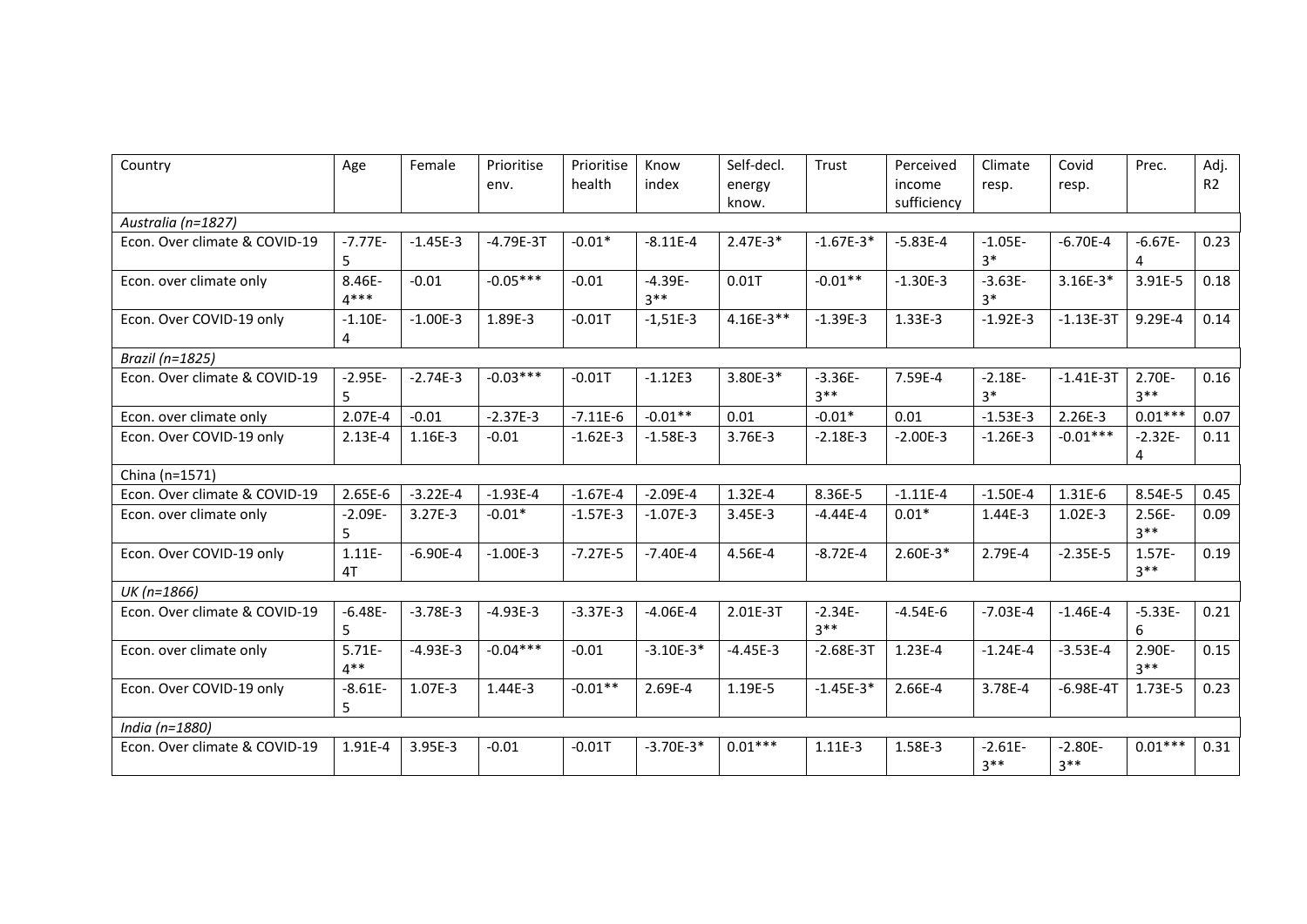| Econ. over climate only       | $-1.46E-$<br>5    | 0.02T      | $-0.02T$   | 0.01       | $-0.01**$   | $-7.29E-6$ | 0.01T       | $0.01**$   | 1.22E-3    | $-4.15E-4$          | $0.01***$           | 0.06 |
|-------------------------------|-------------------|------------|------------|------------|-------------|------------|-------------|------------|------------|---------------------|---------------------|------|
| Econ. Over COVID-19 only      | $-1.62E-$         | $-0.01$    | 0.01       | $-0.01$    | $-1.57E-3$  | 1.24E-3    | $-1.11E-3$  | 2.65E-4    | $-1.79E-3$ | $-8.02E-4$          | $4.40E -$<br>$3***$ | 0.05 |
| Japan (n=1773)                |                   |            |            |            |             |            |             |            |            |                     |                     |      |
| Econ. Over climate & COVID-19 | $-5.24E-$         | $-1.90E-3$ | 1.-3.90E-3 | 2.33E-3    | $-1.08E-3*$ | 2.70E-3*   | $-1.98E-3*$ | $-4.10E-5$ | 1.10E-4    | 2.56E-4             | 5.24E-4             | 0.21 |
| Econ. over climate only       | $-2.97E-$         | $-0.01**$  | $-0.02*$   | $-0.01$    | $-1.92E-3T$ | $4.22E-3*$ | 6.79E-4     | 1.75E-4    | 1.97E-3T   | 1.50E-3T            | $2.22E -$<br>$3***$ | 0.15 |
| Econ. Over COVID-19 only      | $-1.12E-$<br>4T   | 1.34E-3    | $-1.00E-3$ | 2.90E-3    | $-1.77E-4$  | $-9.13E-6$ | $-9.01E-4$  | 9.19E-4T   | $-6.03E-4$ | $-2.35E-4$          | 7.86E-<br>4T        | 0.17 |
| South Africa (n=1871)         |                   |            |            |            |             |            |             |            |            |                     |                     |      |
| Econ. Over climate & COVID-19 | 4.01E-<br>4T      | 3.37E-3    | $-0.01$    | $-4.60E-3$ | $-1.48E-3$  | $-1.48E-3$ | $-0.01***$  | $-1.72E-3$ | $5.52E-3$  | $-3.04E -$<br>$3**$ | $0.01***$           | 0.10 |
| Econ. over climate only       | $-4.56E-$         | 0.01       | $-3.20E-3$ | $-0.01$    | $-0.02***$  | $0.01**$   | 4.72E-4     | $0.02**$   | $0.01***$  | $-2.40E-3$          | 4.88E-<br>$3**$     | 0.07 |
| Econ. Over COVID-19 only      | $6.61E -$<br>$4*$ | 0.01       | $-0.01$    | $-0.03**$  | $0.01**$    | $2.04E-3$  | $-0.01*$    | $0.01*$    | $-1.40E-3$ | $-3.80E-$<br>$3*$   | $2.03E-3$           | 0.05 |
| $US (n=1862)$                 |                   |            |            |            |             |            |             |            |            |                     |                     |      |
| Econ. Over climate & COVID-19 | $-1.66E-$         | $-0.01$    | X          | $-0.02**$  | $-5.91E-4$  | 4.88E-3T   | $-0.01***$  | $-2.04E-3$ | 2.689E-5   | $-0.01***$          | $2.07E -$<br>$3*$   | 0.38 |
| Econ. over climate only       | 7.78E-<br>$4***$  | $-4.01E-5$ | $-0.05***$ | $-0.02**$  | $-0.01**$   | $0.02***$  | $-3.91E-3T$ | $2.62E-3$  | $-0.01***$ | $3.10E-3*$          | $-7.99E-$           | 0.15 |
| Econ. Over COVID-19 only      | $-3.26E-$<br>$4*$ | $-2.15E-3$ | $-3.48E-3$ | $-0.01*$   | $-0.02***$  | 5.69E-4    | 3.43E-3     | $-1.89E-3$ | 8.30E-4    | 1.46E-3             | $-2.22E-$<br>$3*$   | 0.13 |

Table S19: Probability of giving complete priority to the economy over climate protection or protecting the public against COVID-19 or both.

Note: The dependent variable is binary, taking the value of 1 if an individual response is categorized as the defined sceptic attitude towards climate change and COVID-19 and 0 otherwise. For each country, Row 1 shows the probability of an individual giving complete priority to the economy over combatting climate change and the pandemic, Row 2 the probability of giving complete priority to the economy over climate protection but not combatting COVID-19 and Row 3 the probability of giving complete priority to the economy over combatting COVID-19 but not climate protection. Country regressions include (unreported) education variables that denote the core distinctions between levels of educational attainment in each country as specified in Supplementary Tables 3-10. \*P<0.05, \*\*P<0.01 and \*\*\*P<0.001.